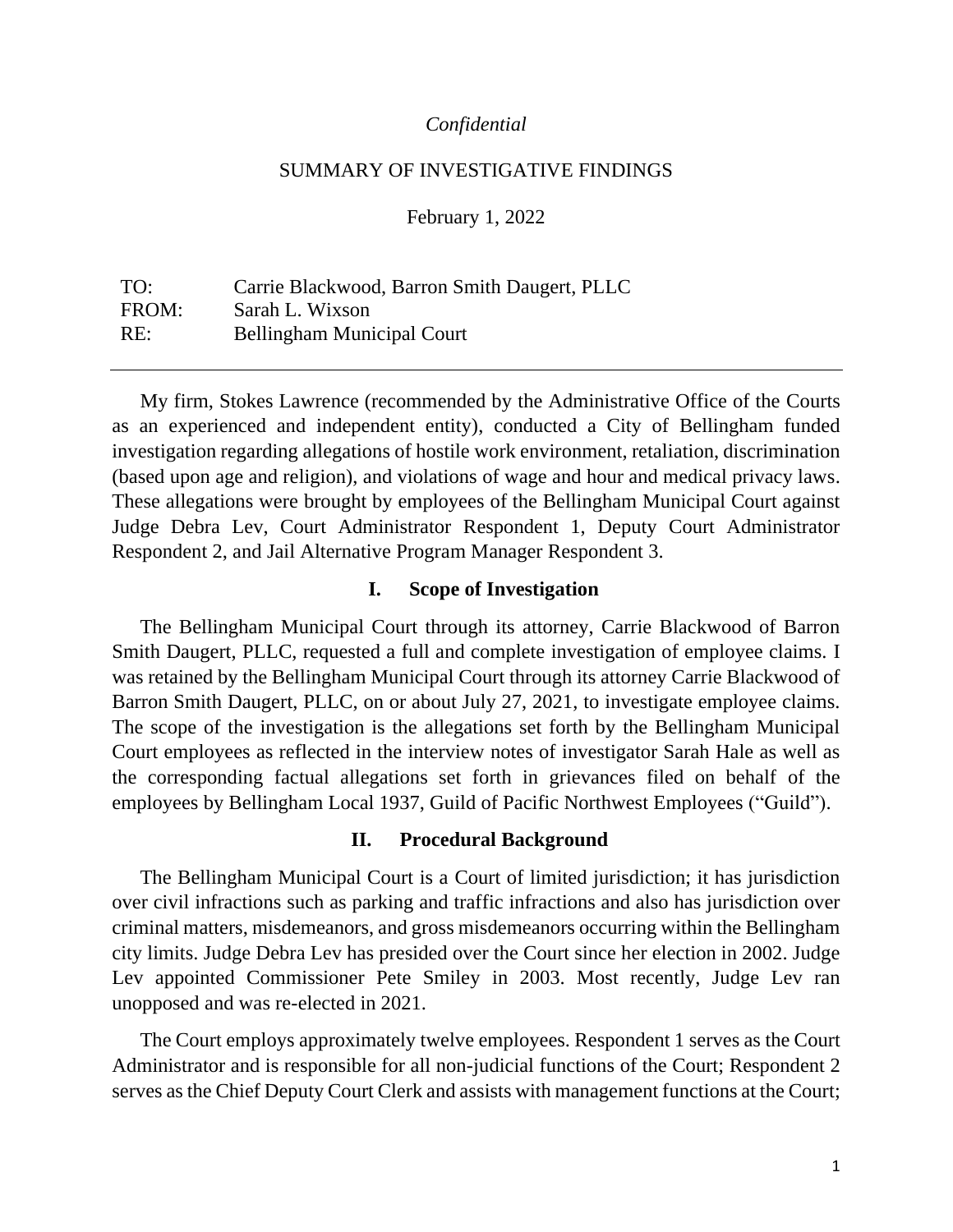and Respondent 3 is the Jail Alternatives and Diversion Manager with the goal of reducing incarceration through home monitoring and other alternatives. The remainder of the employees are Court process specialists, lead Court process specialists, and an accounting technician. They are responsible for processing Court documents, assisting during Court, processing payment of fines and filing fees, and otherwise serving the public and the Court.

Most employees at the Court are represented by two unions. The Chief Deputy Court Clerk and the Jail Alternatives and Diversion Manager are represented by the General Teamsters Union Local 231 of the International Brotherhood of Teamsters while Court specialists, accounting technicians, and leads are represented by the Guild. The Guild was certified as their bargaining representative in 2019.

The City and the Guild are parties to a collective bargaining agreement. Court management has historically consulted with the City's Human Resource Department regarding personnel matters and has participated in the City's civil service processes when the nature of the position required it.

In April 2021, Human Resources met with four Municipal Court employees and learned of complaints about working conditions at the Court. The Executive Branch of the City, without the Court's knowledge, retained investigator Sarah Hale, a partner at Barran Liebman LLP, to investigate the claims. In May of 2021, Ms. Hale conducted an investigation. Judge Lev, citing separation of powers, declined to participate. Respondent 1 and Respondent 3 also declined to be interviewed. The Executive Branch of the City adopted Ms. Hale's determination that Respondent 3 stalked and surveilled employees, and the Executive Branch of the City determined that Respondent 3 posed a threat to other employees. The Executive Branch of the City placed Respondent 3 on administrative leave on May 24, 2021, and deactivated Respondent 3's computer access and electronic building key. On May 25, 2021, the Executive Branch of the City placed Respondent 1 on administrative leave for failing to participate in the Executive Branch of the City's investigation. Judge Lev, again citing separation of powers, instructed Respondent 3 and Respondent 1 to report to work.

On May 27, 2021, upon seeing Respondent 3 in the workplace, three employees, Witness 6, Witness 3, and Witness 9, asserted that they did not feel safe and walked out. Employees Witness 8 and Witness 7 were out of the office during this time. Witness 8 was on vacation and Witness 7 was out sick; however, Witness 8 and Witness 7 never returned to work, so it was assumed by Respondent 1 that Witness 8 and Witness 7 joined the other three employees in the walk out. As a result, the Executive Branch of the City placed all five on paid administrative leave. Also on May 27, 2021, Judge Lev filed a lawsuit in Whatcom County Superior Court (No. 21-2-00541-37) against the City of Bellingham and its mayor, Seth Fleetwood, alleging that the Executive Branch of the City's investigations of Court working conditions and the placing of Court employees on administrative leave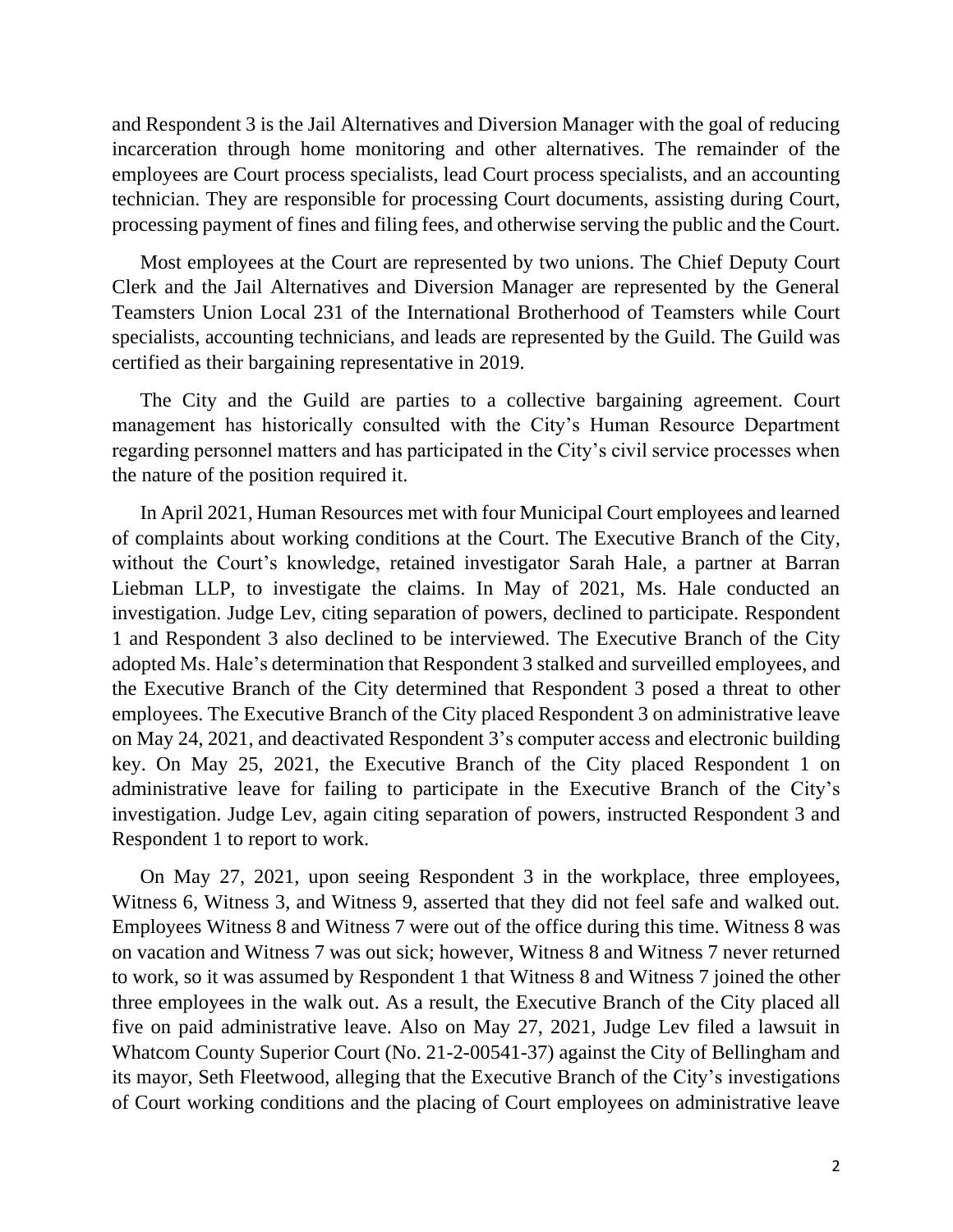violated the separation of powers between the executive, legislative, and judicial branches of government. At a hearing on June 4<sup>th</sup>, 2021, the Whatcom County Superior Court granted a temporary injunction preventing the Executive Branch of the City from compelling Court staff to participate in the investigation and preventing the Executive Branch of the City from disciplining, firing, suspending, or denying employees' access to Court buildings or computer accounts.

Judge Lev, Respondent 1, and Respondent 3 resumed work with the Court. However, the employees who walked out on May 27, 2021, remained on administrative leave through the Executive Branch of the City and were relieved of any duties associated with the Court.

Judge Lev and the Executive Branch of the City reached a mediated settlement on or about September 23, 2021. The settlement states that although Court employees are City employees, it affirms that the Washington State Supreme Court's General Rule 29 applies to the Bellingham Municipal Court. That rule states that the Presiding Judge has general administrative supervision over judicial branch employees when it comes to things like working conditions, hiring, discipline, and termination decisions.

### **III. Investigative Process**

### **A. Interviews**

In connection with this investigation, I interviewed the following individuals in person on August 4, 2021:

- 1. Judge Debra Lev, City of Bellingham Municipal Court Judge;
- 2. Court Commissioner Pete Smiley;
- 3. Respondent 1, Court Administrator;
- 4. Respondent 2, Chief Deputy Court Clerk;
- 5. Witness 1, Vitness 1, (presently Court Records Program Technician) and Guild member;
- 6. Respondent 3, Jail Alternative Program Manager;
- 7. Witness 2, City of Bellingham (by telephone);
- 8. Witness 3, previously Court Process Specialist (by telephone);
- 9. Witness 4, previously Court Process Specialist (by telephone);
- 10.Witness 5, previously Court Process Specialist (by telephone);
- 11.Witness 6, previously Court Process Specialist (through written questions);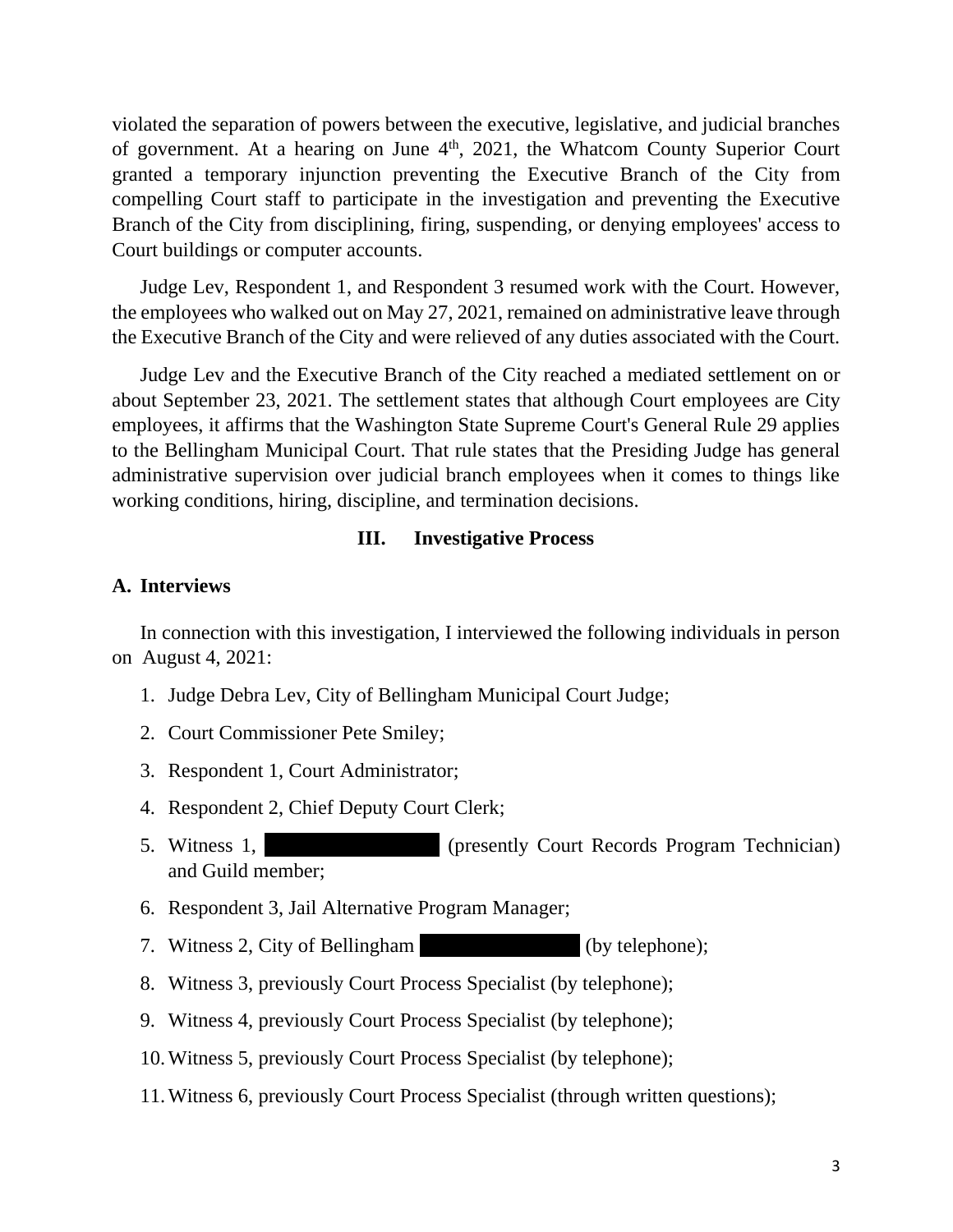12.Witness 7, previously Lead Court Process Specialist (through written questions).

I also relied upon interview notes from Sarah Hale's investigative file. Ms. Hale's file included interviews notes for the following individuals:

- 1. Witness 8, previously Lead Court Process Specialist, Guild employee;
- 2. Witness 6, Guild employee;
- 3. Witness 7, Guild employee;
- 4. Witness 9, Guild employee;
- 5. Witness 3, Guild employee;
- 6. Witness 4, Guild employee;
- 7. Witness 5, Guild employee;
- 8. Witness 8, City of Bellingham Human Resources;
- 9. Witness 9, City of Bellingham Human Resources
- 10. Witness 10, City of Bellingham (Human Resources support);
- 11.Witness 11, City of Bellingham Deputy Administrator;
- 12. Witness 12, City of Bellingham
- 13.Witness 1, Guild employee; and
- 14.Respondent 2, Chief Deputy Court Clerk.

# **B. Documentation**

I reviewed the following categories of documents provided by the individual witnesses, the City of Bellingham, and the documents contained in Ms. Hale's investigative file:

- 1. Video log of Bellingham Municipal Court security cameras;
- 2. Blueprint drawing (Map) of Bellingham Municipal Court;
- 3. Collective Bargaining Agreement between the City of Bellingham and the Guild;
- 4. Workplace Expectations of the Bellingham Municipal Court;
- 5. E-mails and documents received from Respondent 1;
- 6. E-mails and documents received from Judge Debra Lev;
- 7. E-mails and documents received from Respondent 3 ;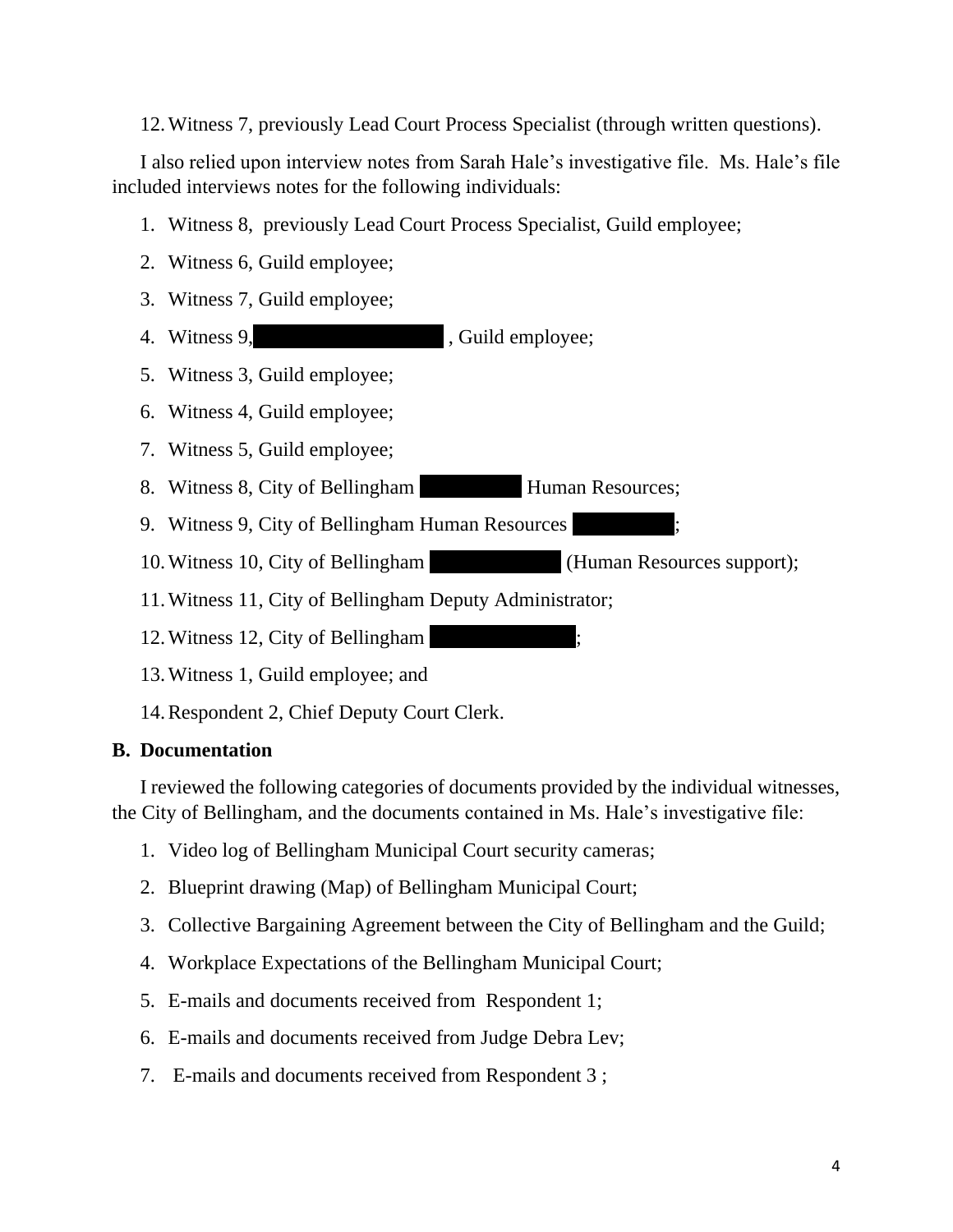- 8. Sarah Hale's investigative file including notes and e-mails;
- 9. E-mails and documents received from the City of Bellingham pursuant to the settlement agreement in *Lev v. City of Bellingham*, Whatcom County Superior Court No. 21-2-00541-37; and
- 10.Grievances filed by Bellingham Local 1937.

### **C. Tour of premises**

I toured the Bellingham Municipal Court building on August 4, 2021, and took photographs.

### **IV. Factual Background**

In the spring of 2020, the Bellingham Municipal Court closed its doors to the public due to COVID-19. For a time, employees were either furloughed or worked remotely. In the summer of 2020, employees returned to work at the Bellingham Municipal Court in person, but the Court remained closed to the public. Court appearances occurred by video and telephonic hearings.

Also in 2020, three long-term employees retired early and a fourth resigned because her husband took a position in Texas. The retirement or departure of long tenured employees was in line with a general trend in the United States in 2020.<sup>1</sup> The impact of the departures on Bellingham Municipal Court was significant. By January 2021, more than a third of the staff at the Municipal Court had left employment, though case volume remained at or close to pre-pandemic levels.

Respondent 3 had joined the Court as the Jail Alternatives and Diversion Manager in approximately April 2019. Although the Court previously participated in the diversion program, it did not have a dedicated manager. Prior to Respondent 3 accepting the position, Court Administrator Respondent 1 and Guild employee Witness 7 were running the program along with their other duties. Witness 7 also applied for the Jail Alternatives and Diversion Manager position but was not the successful candidate.

Respondent 3 has prior law enforcement experience, including as a federal investigator. Respondent 3 also worked in the private sector for a company, Friendship Diversion Services, which at one point had a contract with the City of Bellingham to provide jail and sentencing alternatives. While Respondent 3 was employed by Friendship Diversion Services, she worked with Respondent 1 and Witness 7.

<sup>1</sup> The number of retirements in the United States in 2020 was more than double that of 2019.

https://www.pewresearch.org/fact-tank/2020/11/09/the-pace-of-boomer-retirements-has-accelerated-in-the-pastyear/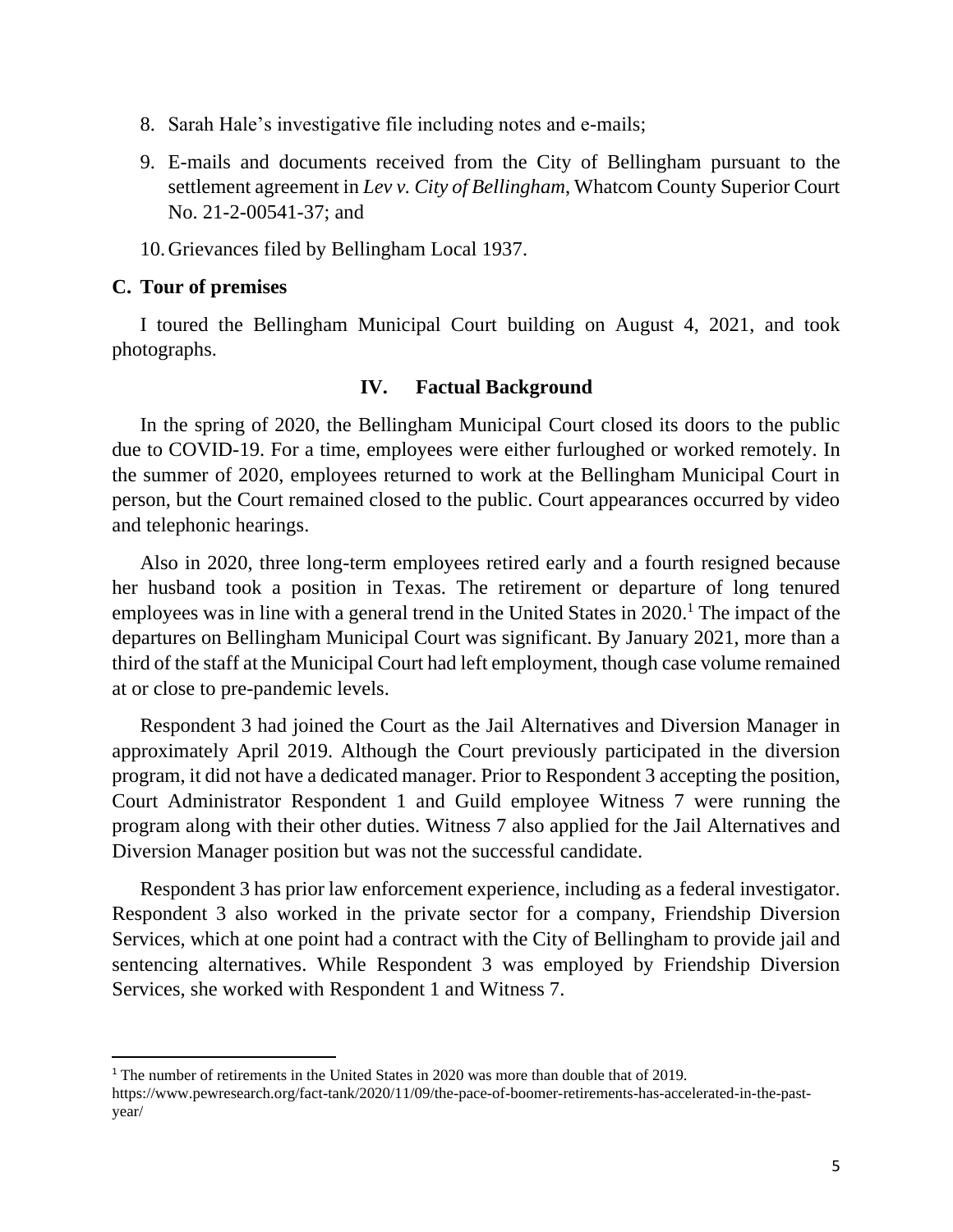Respondent 3 was in charge of the electronic home detention and home monitoring program. She was also tasked with auditing and improving courthouse security. In her first year with the Court (2019-2020), Respondent 3 audited courthouse security measures and made numerous changes and improvements including the installation of operable panic alarms, installation of new door hardware, and initiated the installation of two additional cameras. She also created new security post orders and assisted with the execution of a new security contract.

When the courthouse suspended in-person hearings to the public, the Court no longer had need for security officers to screen members of the public. Respondent 3 took over the role of building security. She would monitor the courthouse as well as Judge Lev's car and parking spot. While the Court was closed due to COVID, there were several occasions where someone had attempted to tamper with or hide themselves near Judge Lev's car. Respondent 3 intervened. She stated that since then she observes Judge Lev's car from a second story window several times a day.

In September 2020, Respondent 2 was promoted to Chief Deputy Court Clerk. Witness 7 and Witness 1 also applied for the position. In October 2020, Witness 1 was promoted to a lead position. Witness 4 had also applied for the position. Employee  $\blacksquare$  retired<sup>2</sup> in March of 2021. During all times relevant to this investigation, the office was shortstaffed, and people were called upon to fill in wherever they were needed.

#### **V. Discussion**

### **1. Court responds to claims of relational aggression.**

In 2019, employee Witness 1 worked in a cubicle next to Witness 8. These cubicles were in the cluster of cubicles in the open area. Witness 1 stated that Witness 8 would say hurtful things about coworkers. Witness 8 would not only talk negatively regarding mistakes that were made by others, but also how coworkers dressed and their physical appearance. A small group of women participated in the discussions. Witness 1 states that she told Witness 8, "that's mean, you can't say that." Witness 1 states that she found the negative talk so distracting that she asked to be moved to a different area. Witness 1 moved to one of the cubicles facing the wall next to Witness 4. Witness 1 stated that when it became clear that she was not going to participate in the negative talk, the Group<sup>3</sup> "pushed her out." The Group stopped talking to her and excluded her from lunches and other social gatherings.

retirement was not sudden. She tendered her letter of resignation on or about January 14, 2020.

<sup>&</sup>lt;sup>3</sup> "The Group" refers to the four employees who were counseled on December 8, 2020. Eventually, Witness 3, one of the employees who asserted that the Group had excluded her, was accepted and she joined the Group. Long tenured employees Witness 6 and Witness 7 also joined the "Group," but the timing of this alliance is unclear. For ease of reference, this group of six women are referred to as "the Group."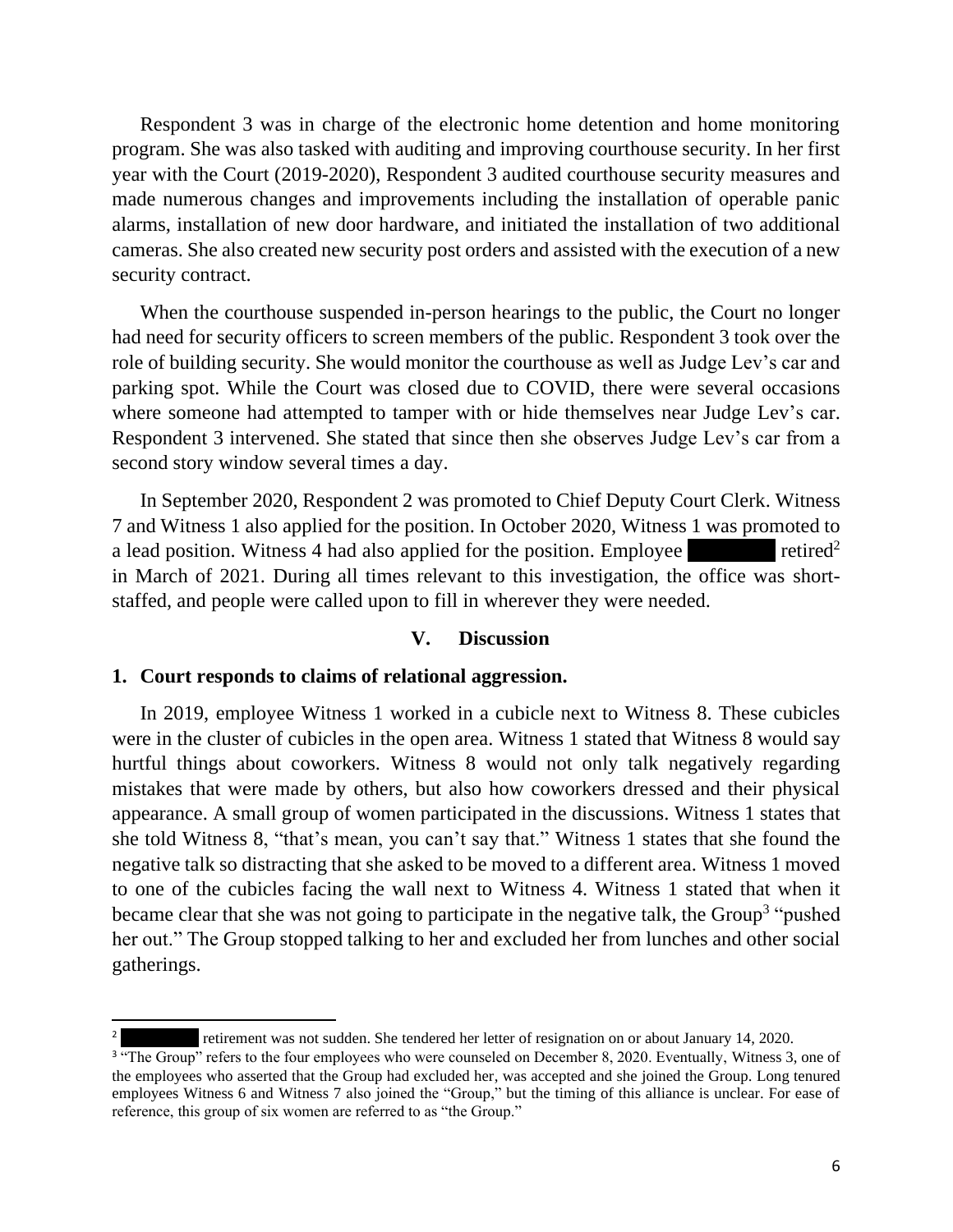On or about September 23, 2020, the City's Human Resources Department put on a City-wide program entitled, "How was Your Day: Getting Real About Bias, Inclusion, Harassment, and Bullying." The program included the query, "Have you ever been the target of ugly rumors or gossip?" The power point presentation included the following:

> How do I stop someone from making derogatory comments about a co- worker? Tell them to stop. Say something like, "You know if someone was saying things like that about you, I wouldn't want to hear it. I don't want to hear this either."

Approximately one week later, on October 1, 2020, Witness 3 began working with the Court. Witness 3 was placed in Witness 1's former cubicle, the one near Witness 8. On or about November 4, 2020, both Witness 3 and Witness 1 complained that they were being excluded by a small group of approximately four women (Witness 4, Witness 8, <sup>4</sup> and Witness 5). They reported that the group would publicly arrange lunch dates with each other but would not extend an invitation to anyone else. They also reported that for birthdays, the Group would bring treats for one another but not acknowledge other coworker's birthdays. The group would gather together and talk in whispers. One employee, Witness 8, told Witness 3 that she was "trying to get the group to like [her]," which Witness 3 interpreted to mean that that they did not currently like her.

On or about December 3, 2020, while Respondent 1 was on vacation, Witness 3 asked for a meeting with Respondent 2. Witness 3 explained that her colleagues' behavior was making it hard to come to work every day. Witness 3 reportedly told Respondent 2, "I'm doing my best to stay positive, but it has been a bit of a challenge when it's pretty regularly in your face." Witness 3 reported that the Group would be whispering to each other, and she would be the only other person in the area; although she didn't know if they were talking about her, it made her uncomfortable. Witness 3 reported that she asked Respondent 2 not to say anything because she did not want to cause any trouble.

Respondent 2 reported the issue to Respondent 1 and Judge Lev and indicated that the Group's behavior seemed to be escalating. As a result of the complaints, on or about December 8, 2020, Respondent 1 and Judge Lev had a meeting with the four members of the group: Witness 4, Witness 8,  $\mu$ , and Witness 5. Respondent 1 had written talking points. She explained to the four women that co-workers had complained about their behavior and that their behavior was violating the stated core competencies of teamwork and cooperation; including the requirement of speaking of and to team members in positive terms. They were also reminded of the Court's written Workplace Expectations

tendered her letter of resignation on or about January 25, 2021, and left on or about February 15, 2021. She and her husband were relocating to Texas because he received a promotion.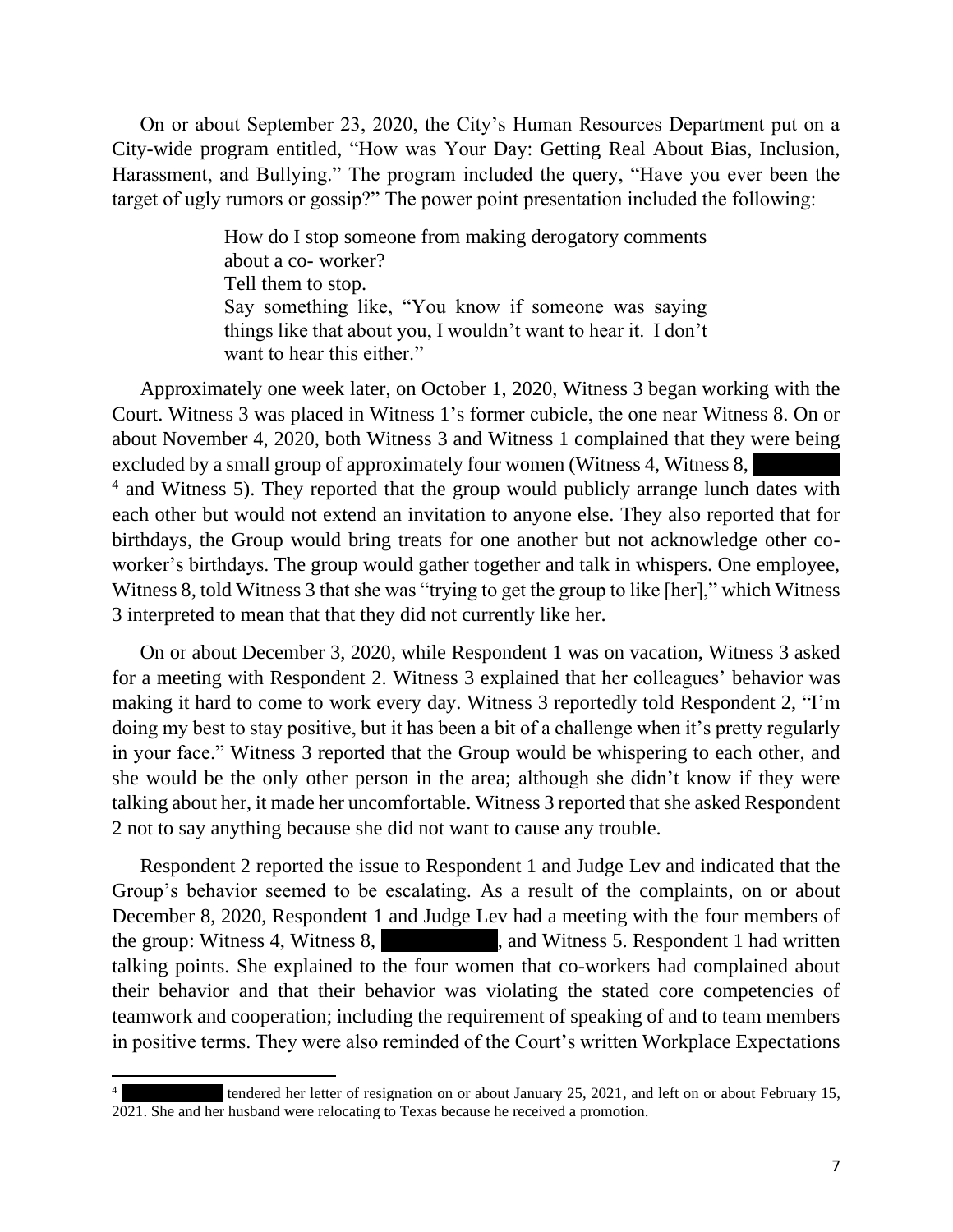- a document signed by employees annually that set forth behavioral requirements of courtesy and respect. See attached, **Exhibit 1**.

Several members of the Group asserted that the Court's written Workplace Expectations was a newly created document that was not bargained for and thus constituted a unilateral change. However, longer tenured employees including Witness 6, Witness 5, and Respondent 2 indicated that the Workplace Expectation document was reviewed by Judge Lev or supervisory staff with employees annually. I find the longer tenured employees' characterization of the Workplace Expectations document more credible that the shorter termed employees' recollections.

The Group was told that to avoid hurt feelings, they should not make plans aloud with one another because a co-worker could hear and feel excluded. They were also reminded to keep their personal conversations to a minimum so that people could focus on work and to avoid whispering to one another. They were told that they weren't being disciplined, but that if the behavior did not improve that there would be fact finding and potentially discipline. However, Judge Lev and Respondent 1 stated that the women would have a "clean slate" after this meeting.

In response, the Group stated that they were talking about work-related issues and that they would like more regular staff meetings. The Court used to have periodic lunchtime staff meetings, but these meetings were suspended when it was determined that they were not in line with the Guild's collective bargaining agreement. The Group believed that the Court was blaming the union for the lack of meetings and/or communication.

## **Findings: 5**

- *1. The Court's Workplace Expectations was in existence for several years, and was not a new office rule or policy.*
- *2. Judge Lev and Respondent 1 indicated that the Group's behavior needed to change, but there is insufficient evidence to conclude that this meeting was disciplinary rather than coaching.*

<sup>&</sup>lt;sup>5</sup> I will include findings at the end of section where appropriate. For ease of reference, I will number findings sequentially throughout the sections.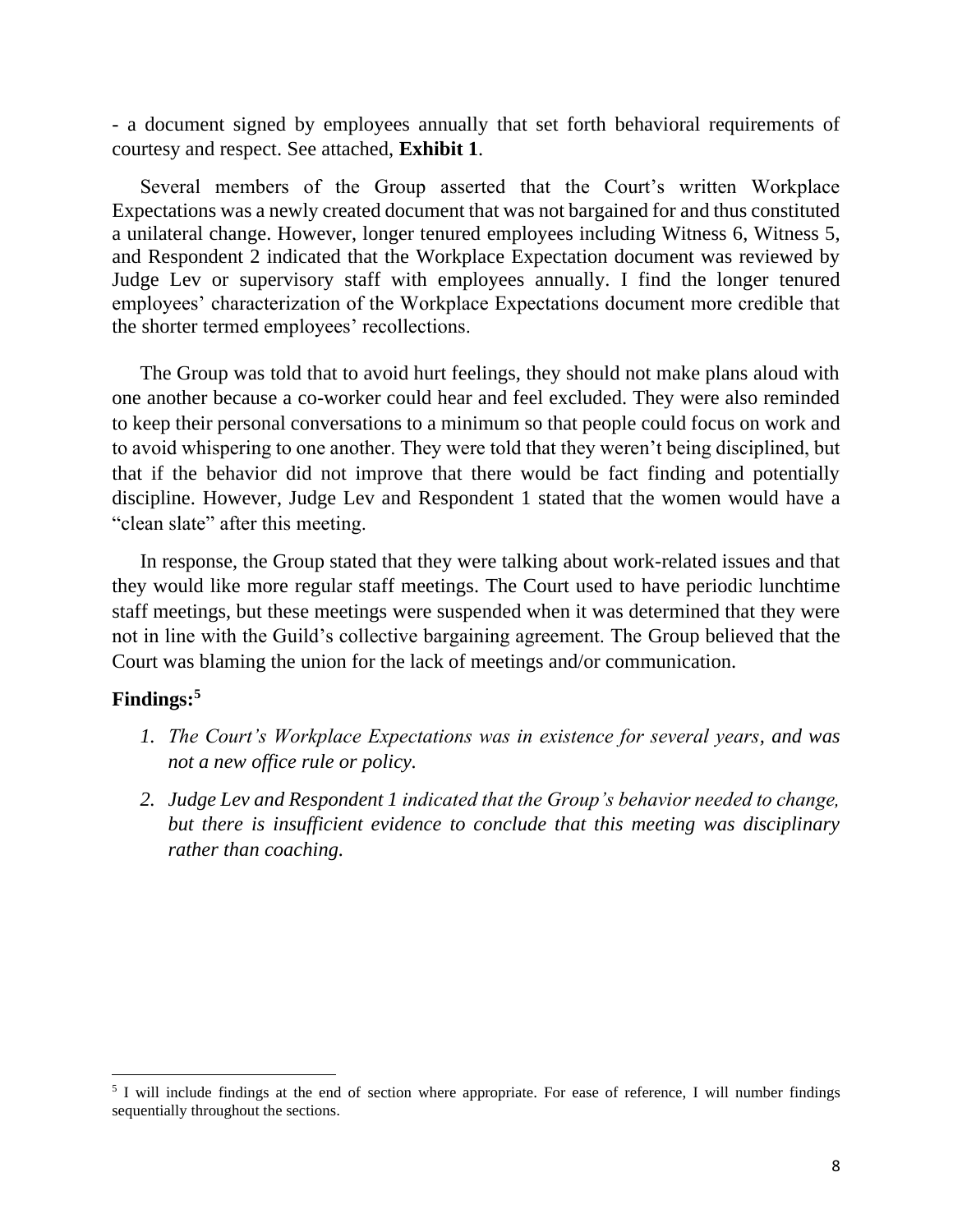### **2. Immediate response.**

On December 10, 2020, fellow employee came into Respondent 1's office crying because the Group would not speak to her or acknowledge her. Was so upset that she went home for the rest of the day. Also on December 10, 2020, Witness 1 said that Witness 4 confronted her about who had reported the whispering and negative talk. Witness 1 stated that she complained to Respondent 1 because the Group's conduct really bothered her. She did not tell Witness 4 that Witness 3 also complained.<sup>6</sup> Witness 1 then told Witness 4 that if she was upset, she could go talk to Respondent 1. Witness 1 stated that Witness 4 and the group stopped talking to her. The next day, on December 11, 2020, tearfully reported that one of her co-workers wouldn't speak to her. 7

On or about December 16, 2020, Witness 8 reported to Human Resources that a stranger was occupying the jury room despite the fact the courthouse was closed to the public due to COVID-19. Witness 4 stated that she had sent an e-mail to Respondent 1 regarding an unknown person in the building. The person in the jury room was Judge Lev's collegeaged daughter who was studying for finals. Also on December 16, 2020, Witness 8 reported to Respondent 1 that Witness 3 and Witness 1 had made audible lunch plans and asked Respondent 1 to apply the same admonitions against public social planning to them. Respondent 1 told Witness 8 that she would address the issue.

On or about December 17, 2020, Judge Lev sent an e-mail to staff indicating that decisions regarding the Court including building closure, building entry, conduct within the building, staff performance and behavior, and courtroom behavior were hers to make. If they had any questions, employees could come to her. The Group believed that the email was an implicit threat of termination.<sup>8</sup>

In the nearly twenty years Judge Lev has been a municipal Court judge, there have been few terminations. One employee was terminated in her probationary period in approximately 2017 due to performance issues. Another employee was allowed to resign in lieu of termination as the result of a physical altercation with a member of the Group. Many employees, including several members of the Group, had been with the Court ten

<sup>6</sup> Members of the group appeared to be under the impression that Witness 3 had not complained. Witness 5 stated that Witness 3 told her that she had nothing to do with the December 8th meeting. Witness 3 subsequently was accepted by the Group.

 $7$  Upon investigation, Respondent 1 discovered that  $\overline{X}$  was not speaking to  $\overline{X}$  because she thought was not speaking to her. Respondent 1 talked to them both and told them it appeared that there was a miscommunication. The two women resolved the issue.

<sup>&</sup>lt;sup>8</sup> The record is clear from Sarah Hale's interview notes that some of the complaining employees did not believe that Judge Lev had authority over them or the courthouse. Witness 9 stated that a small group felt like they ran the Court and that everyone else was below them: Judge Lev, Respondent 1, Respondent 2 and Respondent 3. Another stated that she "felt like a peasant to a king."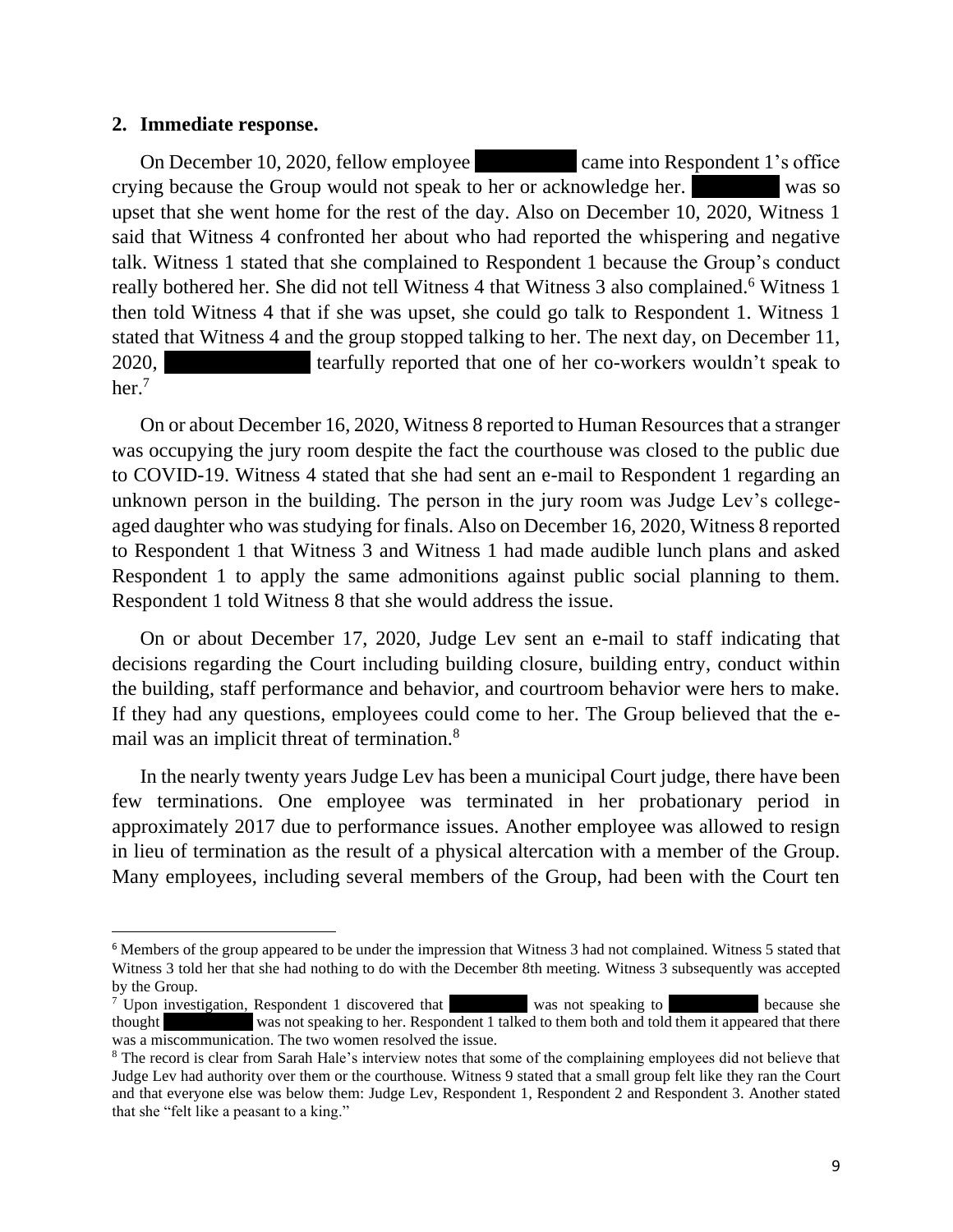years or longer. By all accounts, the members of the Group had strong positive reviews and had not been issued formal discipline.

## **Findings:**

*3. Judge Lev's e-mail outlining the scope of her authority was not a threat of termination.*

## **3. Claims of retaliation**

After the December 8, 2020, meeting, the Group believed that they were subjected to scrutiny, surveillance, and retaliation. The Group asserts a variety of behavior by several people. Each claim is addressed separately below.

### **a. December 2020.**

Witness 4 stated that for a period of approximately three weeks after Human Resources was informed of a non-employee's presence in the courthouse, Judge Lev was cool to her in Court. Witness 4 stated that the very next day, Judge Lev arrived to Court fifteen minutes late and immediately began Court without speaking to Witness 4. Witness 4 asserted that Judge Lev no longer talked about non-work-related matters with her prior to the proceedings. Witness 4 stated that she was moved from Judge Lev's arraignment docket to Commissioner Pete Smiley's jail docket. Witness 4 also asked that she be allowed to come in fifteen minutes earlier on jail docket days and leave fifteen minutes earlier. Respondent 1 denied Witness 4's request. Witness 4 stated that Witness 1 was allowed to start earlier when she was covering the jail docket. Witness 4 believed that she was being treated differently because Judge Lev believed she had reported the Judge's daughter in the jury room.

According to Commissioner Pete Smiley, clerks routinely rotated on and off his dockets. Witness 4 had repeatedly asked Respondent 1 and Respondent 2 to be trained in different areas. In fact, Witness 3 stated that she believed Witness 4 was treated differently than she was because she was not given the same opportunity to participate in the various Court dockets as other clerks. Respondent 1 and Respondent 2 stated that there was a great deal of shuffling of clerk roles during this period due to staff shortages and changing COVID era protocols. In late January  $2021$ , who performed accounting functions, announced her resignation. Witness 1, who was on the jail docket, was moved over to cover duties. Respondent 1 stated that Witness 4, in part due to need and in part due to her request to gain broader experience<sup>9</sup>, was moved to the jail docket. Respondent 1 stated that she denied Witness 4's request to start earlier due to departmental

<sup>9</sup> Witness 4 asserted that she had expressed an interest in the accounting position, and had a background and interest in accounting, and that she should have been moved into role.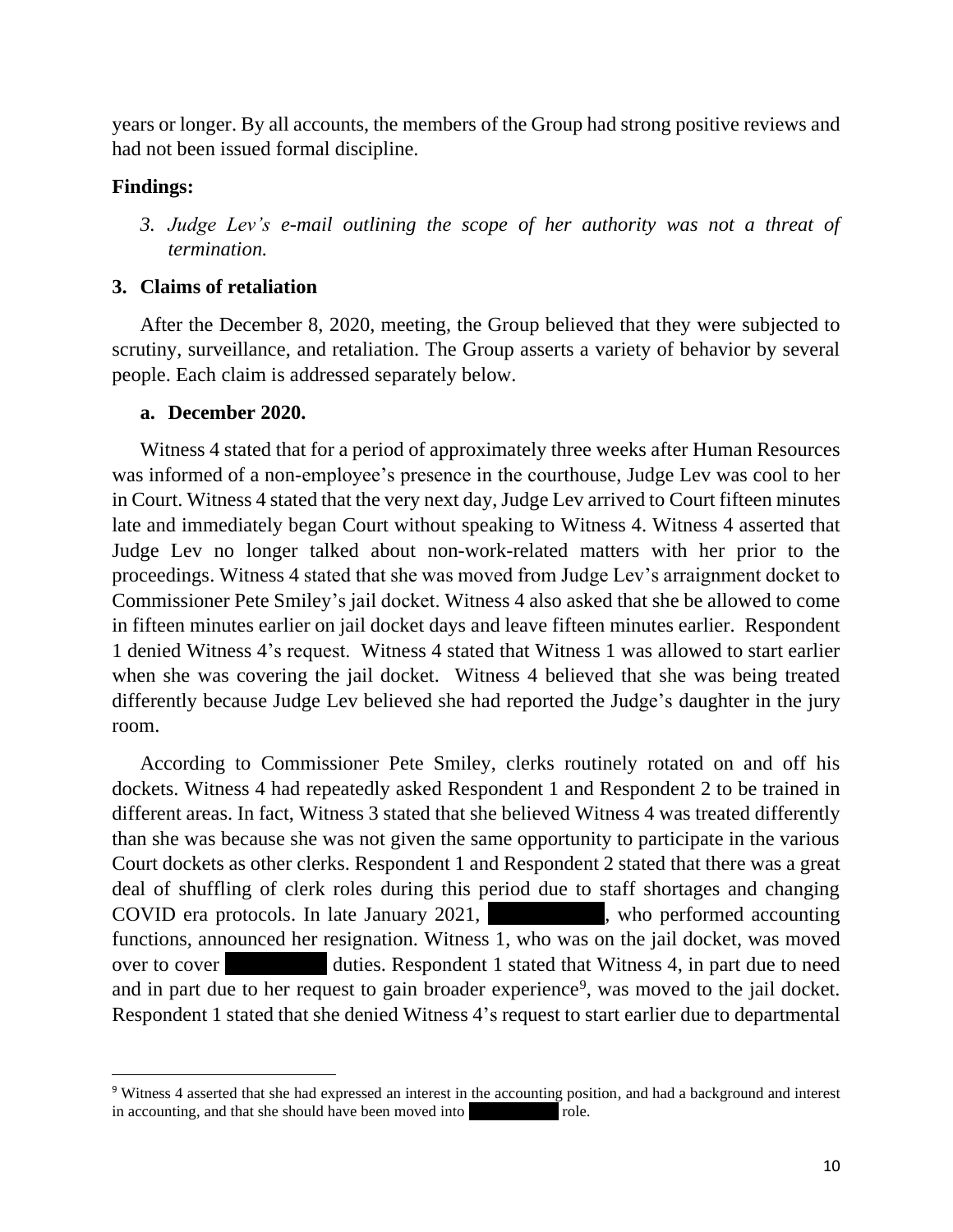needs. Witness 3 confirmed that about half of the staff were arriving early and half were covering the late afternoon due to individual circumstances.<sup>10</sup>

Witness 1, a Guild member who has worked for the Court for ten years, stated that in her experience,Judge Lev is not overly chatty and stays to herself. The Court also cancelled the Christmas potluck party, which the Group asserted was retaliatory. However, in December 2020, COVID-19 cases were surging<sup>11</sup> and non-essential gatherings were determined to be imprudent.

### **Findings:**

- *4. The fact that Witness 4 was moved to the jail docket does not rise to the level of an adverse employment action and I cannot conclude on a more probable than not basis that she was reassigned as retaliation for reporting safety concerns.*
- *5. The fact that the Judge's communications were "business-only" does not rise to the level of an adverse employment action.*
- *6. Given the fact that COVID-19 was surging in December 2020, I cannot conclude that cancelling a Christmas potluck party was retaliatory.*

## **b. Chain of command.**

# **i. Judge Lev**

The Group asserted that Judge Lev retreated to her office, was unavailable, or declined to hear their complaints, admonishing them to raise their complaints through a rigid chain of command.

In December 2020 and through today, $12$  it is recommended that employees working indoors should only take off their masks if they are alone in their office and the door is closed. Judge Lev stated that she closed her door so that she could take off her mask.

The Court has a policy for employees to address complaints through their chain of command. This is a longstanding policy. The Court went over the policy with staff in January 2020 and discussed the appropriate chain of command at a staff meeting.

In September 2020, the Court had a mailbox installed outside of the courthouse. Witness 6 was concerned because for several days after its installation, the Court was not receiving mail. Witness 6 believed that the that the reason they had not received mail was because the mailbox, labeled by Respondent 1, was not labeled correctly. Witness 6,

<sup>&</sup>lt;sup>10</sup> For example, Witness 5 needing to arrive late due to childcare needs.

<sup>11</sup> https://www.cnn.com/2020/12/27/health/us-coronavirus-sunday/index.

<sup>&</sup>lt;sup>12</sup> There was a brief period when it was permitted to remove your mask at work if you were fully vaccinated.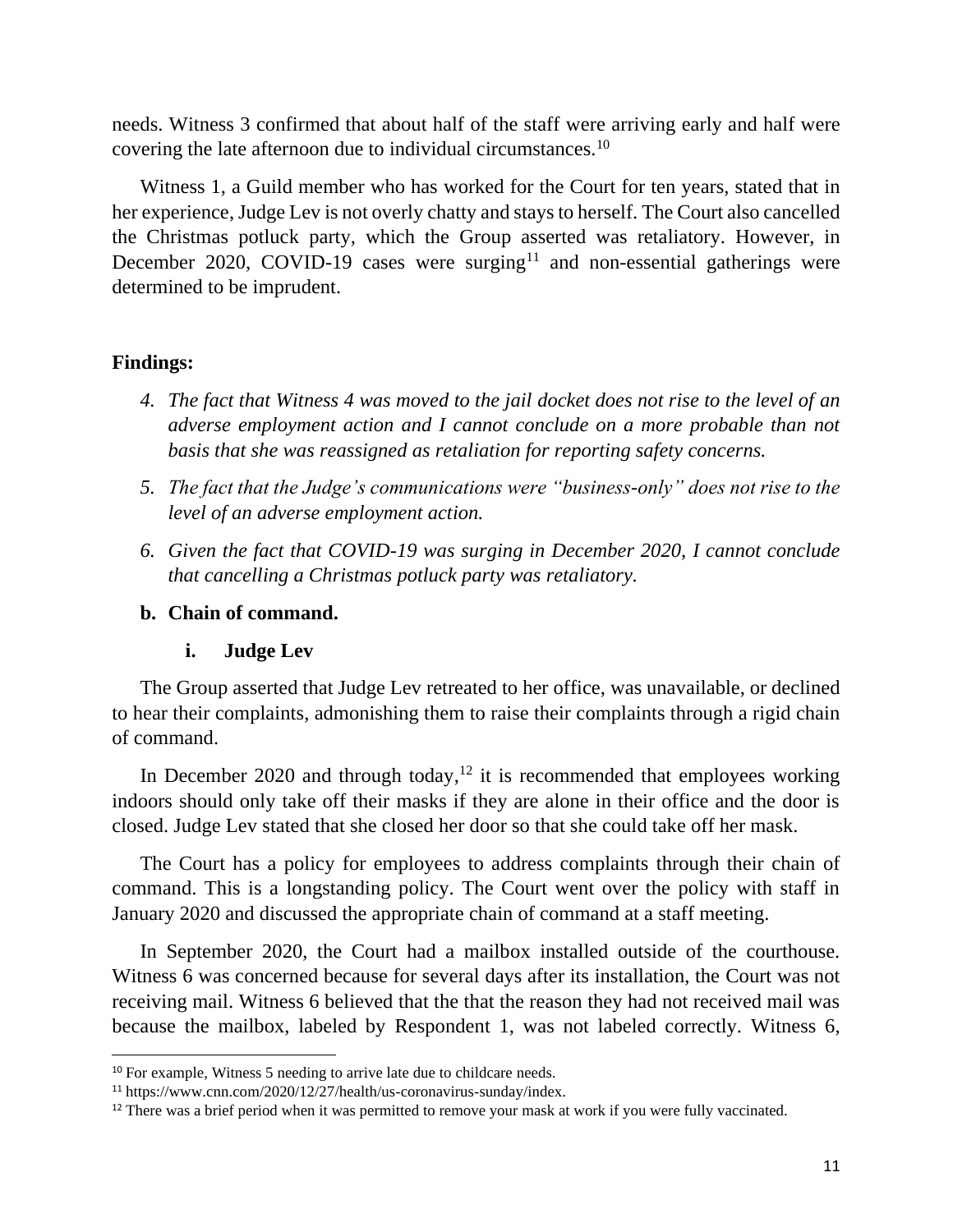without direction, researched the issue resulting in approximately twelve pages of research. Witness 6 then approached Respondent 1 about the issue. Respondent 1 told Witness 6 that she would review the information and would handle the situation.

Witness 6, apparently not believing that Respondent 1 would or was capable of handling the issue, then approached Respondent 2. Witness 6 was persistent that Respondent 1 had incorrectly labeled the mailbox and that was the reason the mail was not being delivered. Respondent 1 went to the post office and discovered that the issue had nothing to do with how the box was labeled, but rather, there were substitute carriers who were simply unaware of the new box. Respondent 1 was frustrated that Witness 6 had attempted to work around her, and in her mind, undermined her authority by going to Respondent 2.

Judge Lev noted that Witness 6 had also recently approached her about warrant procedure rather than working through the chain of command and talking to Respondent 2 or Respondent 1 about it first. According to Judge Lev, the chain of command serves two purposes. The first purpose is a matter of efficiency. When Judge Lev is presented directly with an issue, she must then circle back to the applicable supervisor either to get more information or to give the supervisor relevant information. The second purpose is to reinforce the role and authority of leads and supervisors.

Witness 6 received an oral reprimand in September for not following the chain of command. According to Judge Lev, Witness 6 then told her, "I just won't e-mail you anymore." Judge Lev explained that she was not asking her to not e-mail her, just that she go through the appropriate channels. Witness 6 told investigator Sarah Hale that because she was verbally reprimanded for going outside the chain of command, she believed she no longer had an avenue to lodge complaints, especially regarding Respondent 1.

However, the record shows that Witness 6 was not precluded from raising issues, particularly concerning her supervisor, to Judge Lev. Several months later, on or about December 27, 2020, Witness 6 left Judge Lev a voicemail asking to speak to her privately. That same day, Judge Lev met with Witness 6, who told Judge Lev that she believed Respondent 1 was suffering from early onset Alzheimer's, that she could not function in her job, was forgetting simple things, and wasn't capable of being in a leadership role.

#### **Findings**

*7. Judge Lev stated that she closed her door so that she could take off her mask. Under the circumstances, I do not find the fact that Judge Lev frequently closed her door was retaliatory.*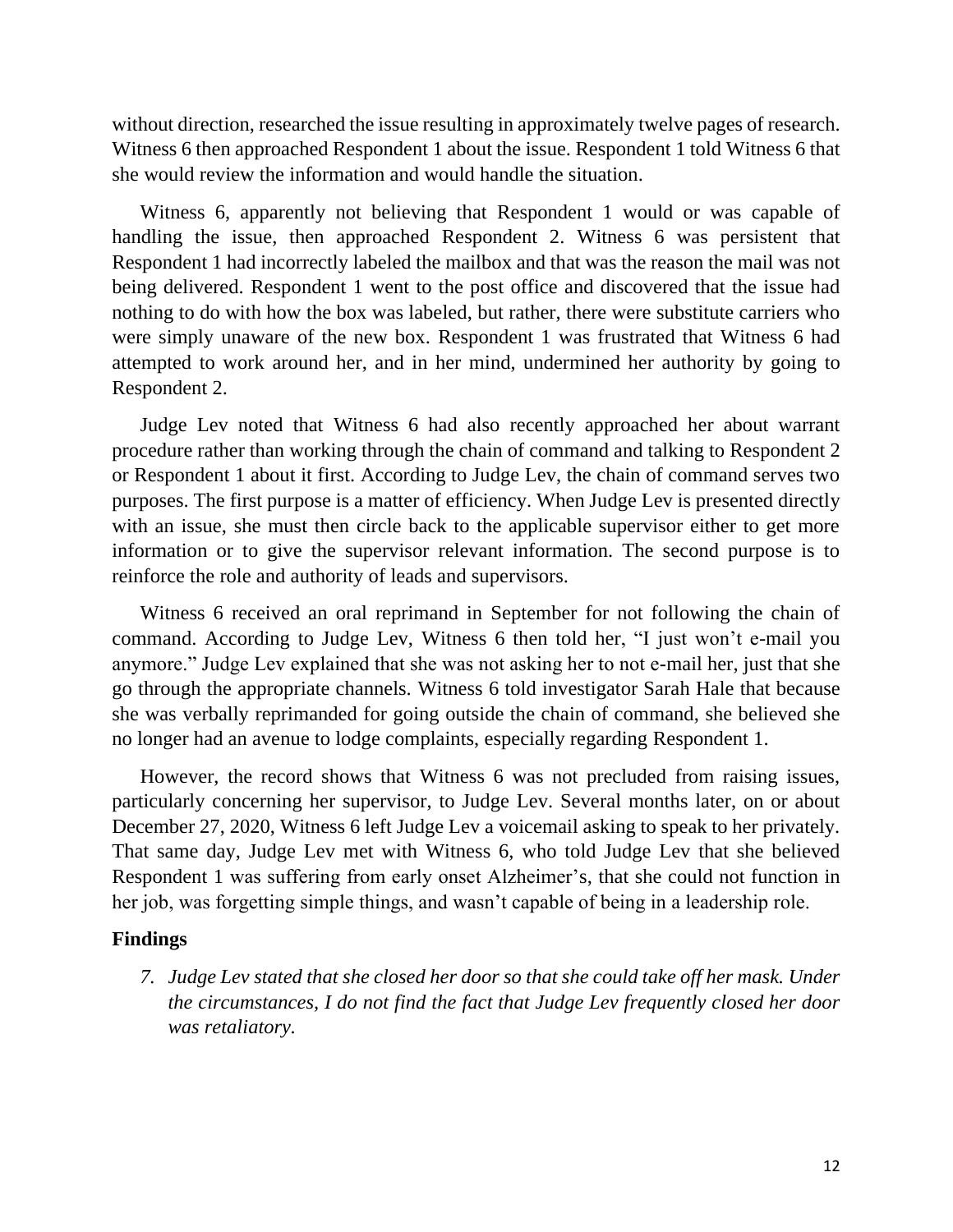*8. Upon the record before me, there is insufficient evidence to conclude that employees did not have access to Judge Lev to address complaints, or that her perceived unavailability was retaliatory.* 

# **ii. Respondent 1**

The Group similarly asserted that they could not complain to Respondent 1. The evidence reflects that employees did complain to Respondent 1 as recently as in mid to late March 2021. However, the employees were disappointed that she did not side with them or grant their requests.

For example, Witness 6 asserted that she complained to Respondent 1 about Respondent 3's actions that lead to the discharge of the security guard, and that Respondent 1 snipped at her for raising the issue. The security guard was let go due to lapses in security, one of which led to a defendant bringing a knife into the courtroom. In another example, Witness 8 complained to Respondent 1 about Respondent 2 attempting to get her and Witness 3 to quiet down in a way she thought was disrespectful. Witness 8 asserted that rather than address her complaint, Respondent 1 threatened her with discipline. Respondent 1 stated that she threatened Witness 8 with discipline because Witness 8 was the one that responded with disrespect both toward Respondent 2 and toward Respondent 1. In another example, Witness 9, who had been employed for six weeks, asked for flex time, and reported that Respondent 1 scolded her for asking. Respondent 1 reported that Witness 9 continued to argue with Respondent 1 even after the request for flex time was denied due to her short tenure. This caused Respondent 1 to remind Witness 9 of her authority.

The Group also asserted that they could not go to Respondent 1 with complaints against Respondent 3 due to their perceived close friendship. Respondent 1 and Respondent 3 are friendly at work. However, Respondent 1 states that pre-pandemic, she socialized with Respondent 3 and her partner approximately three to four times a year. Respondent 1 states that she has not seen Respondent 3 outside of work since the summer of 2020. There is not sufficient evidence to support an allegation that Respondent 1's friendship with Respondent 3 would prevent her from receiving complaints about her, nor is there evidence that any employee raised any issue regarding surveillance or safety with Respondent 1 or Judge Lev.

# **Findings:**

- 9. *The evidence does not support the allegation that employees were unable to raise their concerns to Respondent 1 through the chain of command; evidence instead reflects that employees raised issues but were unhappy with their supervisors' decisions or responses.*
- **c. Stifled Communications.**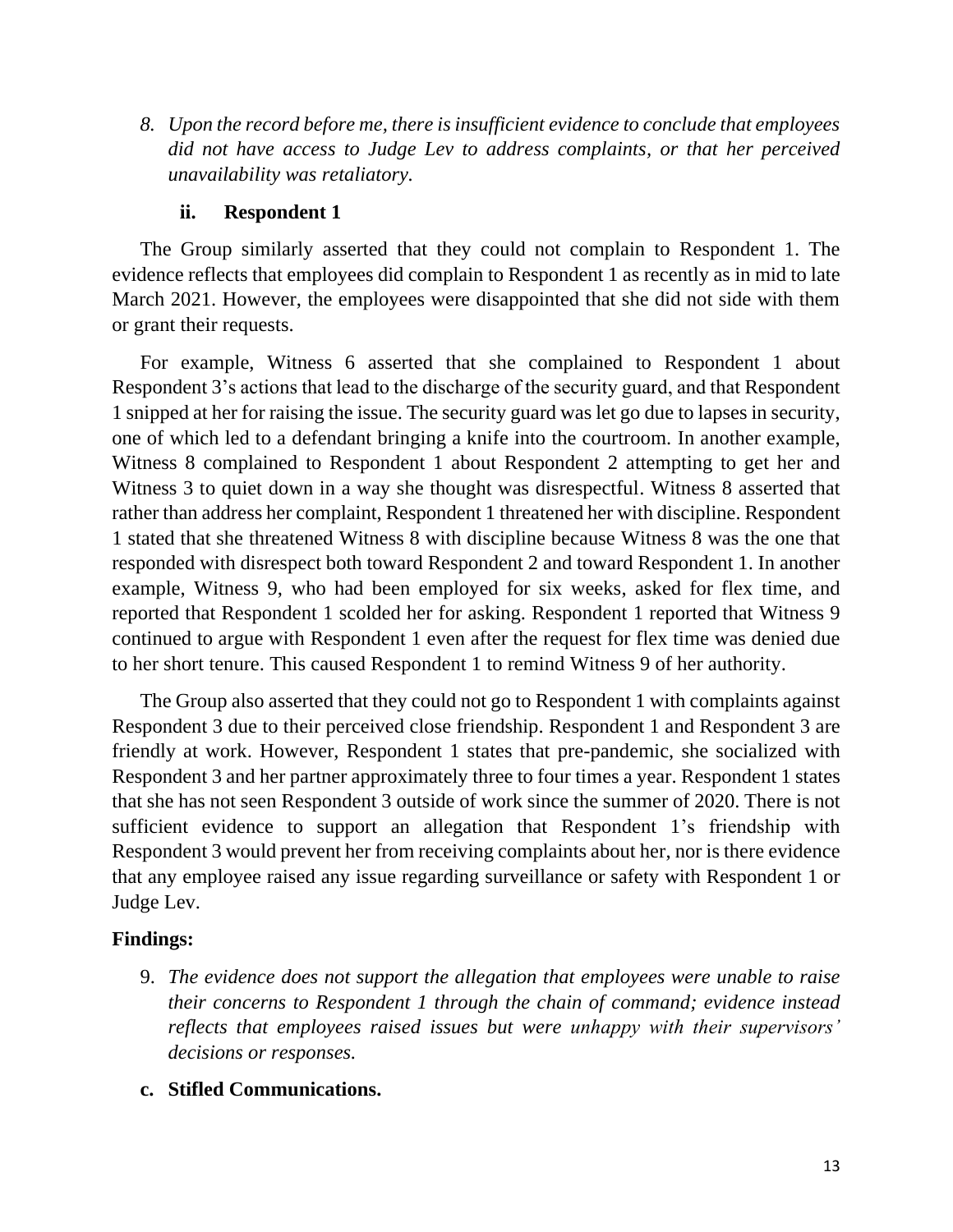The Group complained that after the December 8th meeting in which they were admonished for excluding their co-workers, they were precluded from having personal conversations at work and "walked on eggshells." Five of the six employees who complained worked in an open area with cubicles. Sound carries throughout the space. Witness 1 indicated that Witness 8, in particular, engaged in "intense chit chat" with coworkers and then when she fell behind in her work, would ask Witness 1 to help. Witness 6 also stated that work was unevenly divided and that some employees were overloaded while others had time to chat, play on their phones, or read the newspaper.

Respondent 2 stated that she often told employees to keep their personal conversations to a minimum and to keep their volume down. The Group stated that Respondent 2 would frequently interrupt their conversations with an admonition to "keep it down," or "let's return to our work." Respondent 2 recounted an incident where she noticed that two employees were on the phone for a prolonged period of time. She walked toward one employee's desk and the employee hung up from the call. When Respondent 2 returned back to her desk, she noticed that the other employee was off the line too, leading her to believe that they had been talking to one another. There would have been no reason to end the call upon Respondent 2's approach if it were work-related.

Respondent 2 and Respondent 1 both recounted an incident that occurred in March 2021, where Witness 8 and Witness 3 were engaged in a conversation about private matters. Respondent 1 and Respondent 2 recalled the conversation was about a wedding. Witness 8 stated that the conversation was about a boyfriend and St. Patrick's Day, but that the conversation was nonetheless primarily about work. Respondent 1 went to her office several minutes later when the conversation was still going on and called Respondent 2 to ask them to quiet down.

Respondent 2 asked them to quiet down and return to their work. Witness 8 responded loudly, "What? What did you say to me?" Witness 8 argued that they were talking about work. Respondent 2 said, "it didn't sound like work to me." Witness 8 stated that she could just be a robot and go back to her cubicle and not talk to anyone.

Witness 8 complained to Respondent 1 regarding how frustrated she felt about the communication restrictions and the way she felt was being treated.<sup>13</sup> Respondent 1

<sup>&</sup>lt;sup>13</sup> This is not the first time that Witness 8 was spoken to for being rude to Respondent 2. On or about November 23, 2020, Respondent 2 and Witness 8 had a disagreement. Witness 8 thought that Respondent 2 was talking down to her ("like a child") and told Respondent 1 that Respondent 2 was "not her boss." Respondent 1 stated that as long as Witness 8 was training on Court duties, Respondent 2 was her supervisor. Witness 8 reportedly apologized for being disrespectful.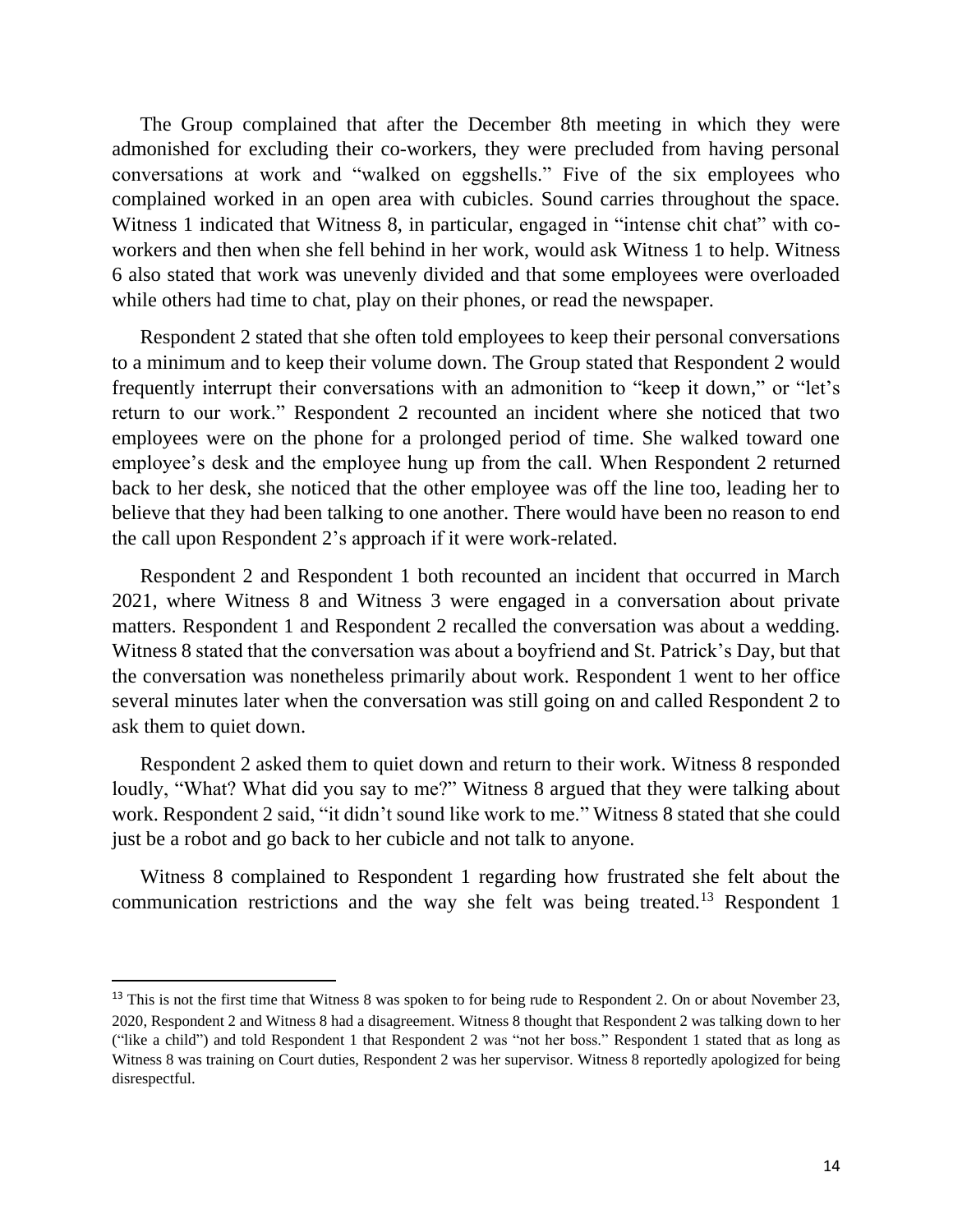admonished Witness 8, telling her that the way that she responded to Respondent 2 was rude and disrespectful.

The Group also believed that Respondent 1, Respondent 2, and Respondent 3 would appear in places where they were attempting to talk privately; for example, in the courtroom or in the downstairs conference room. Respondent 1 said that she recalls telling members of the Group not to gather with too many people in the conference room, but only because eating lunch together mask-less in a closed conference room was a violation of the COVID-19 protocols.

### **Findings:**

10.*From the evidence of record, I do not find that the limitations on personal conversations and reprimands for excessive or unprofessional communications was inappropriate, retaliatory, or created a hostile work environment.*

### **d. Name-calling.**

The Group asserts that Respondent 1 inappropriately called them a disparaging name. Specifically, Witness 8 was in the room adjacent to Respondent 1's office and overheard her on the phone with Human Resources referencing the group as, "mean girls."

Witness 8 did not overhear this conversation by chance. Witness 8 stated that she had seen a notation on Respondent 1's board indicating a meeting that read, "HR 3 pm." Witness 8 said that at 3 p.m. she noticed that Respondent 1's blinds were drawn. A coworker told Witness 8 to, "go in there" (the workroom adjacent to Respondent 1's office). Witness 8 stood in the room next to Respondent 1's office to overhear her conversation with  $HR.^{14}$ 

Witness 4 stated that she was in the workroom prior to Witness 8, and that she also overheard parts of the conversation between Respondent 1 and Human Resourcesincluding the words "mean girls."

City of Bellingham Human Resource representatives stated they told Respondent 1 her characterization of the group as "mean girls" was "unprofessional." Witness 1 stated that she believed that she was the first one to describe the group in this way. There is no evidence that Respondent 1 ever called the group "mean girls" to anyone other than Human Resources. The term was used in a conversation that was presumed to be confidential and where frank discussion is warranted. The term "mean girls," while not necessarily flattering, is descriptive of a particular kind of bullying more formally referred to as "relational aggression." It is bullying which damages someone's relationships or social

 $14$  According to Sarah Hale's interview notes, Witness 8 had similarly overheard complaining to Respondent 1 in December 2020.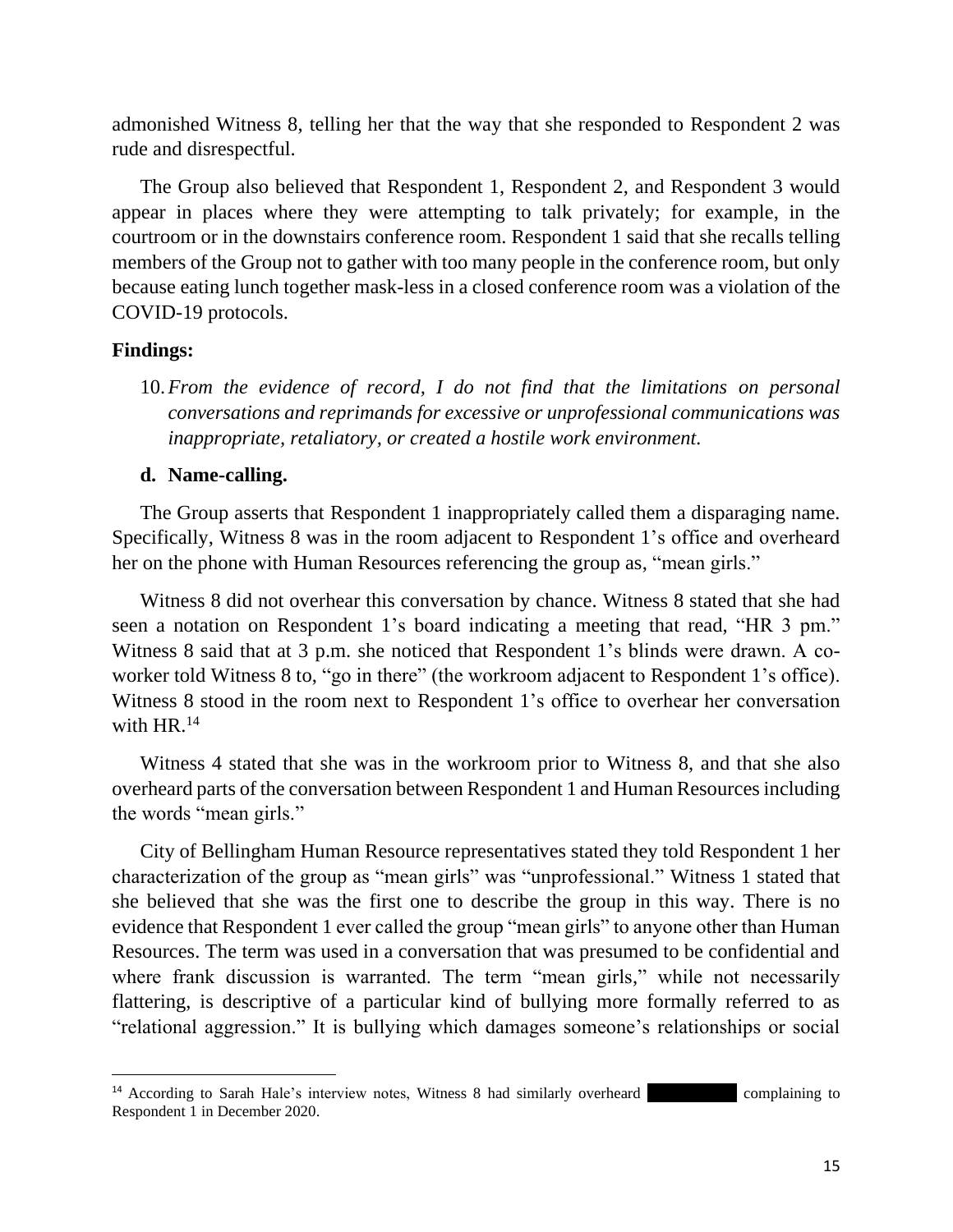status and often manifests in gossiping and exclusion.<sup>15</sup> The term "mean girls" is more descriptive of behavior than name calling.

Human Resources told Respondent 1 that her private conversations could be heard by employees. The Court had Respondent 1's office soundproofed.

### **Findings:**

11.*Based upon the evidence of record, I find Respondent 1 did not engage in name calling when she described the Group as "mean girls" in a private conversation with Human Resources.*

### **e. Surveillance and intimidation.**

Employees assert that they have been surveilled, intimidated, and retaliated against for reporting their concerns to Human Resources and for participating in the Executive Branch of the City's investigation of their claims.

The City's policy "Preventing Violence in the Workplace" (PER 14.00.03) prohibits stalking or "making threatening remarks or statements" or "making a credible threat through physical action or gesture." The policy further defines "stalking" as, "willful, malicious or repeated following or harassing of another person."

The Bellingham Municipal Court building used to be a church. The building is functional, but there are many odd spaces and narrow dead-end hallways. See Map attached as **Exhibit 2**.

The majority of the Court personnel work on the second floor. At the Northeast side of the building is Judge Lev's chambers. There is a small hallway that connects Judge Lev's chambers and the jury room. In the jury room, there is a restroom. To the left of the jury room is another small hallway. There is a staff lounge and another rest room, as well as a bookshelf that is a makeshift supply closet. There is also another room in this hallway which on the map is labeled as "Judge's Chambers," but Commissioner Pete Smiley's office is downstairs. The secondary upstairs chambers has been fashioned into an office for Respondent 3, the Jail Alternatives and Diversion Manager.

There is an open area with cubicles and files where the majority of staff work. There are a group of cubicles clustered together, and then another single row of cubicles separated from the main area by a wall. There are two offices at the southwest corner of the second floor that are connected by a small hallway. The northern office (labeled office 326)

<sup>&</sup>lt;sup>15</sup> There are countless articles describing relational aggression and nearly all of them refer to the phenomenon in shorthand as "mean girls." See https://medium.com/fearless-she-wrote/its-not-girls-being-girls-it-s-relationalaggression-2d87ef6e23e8.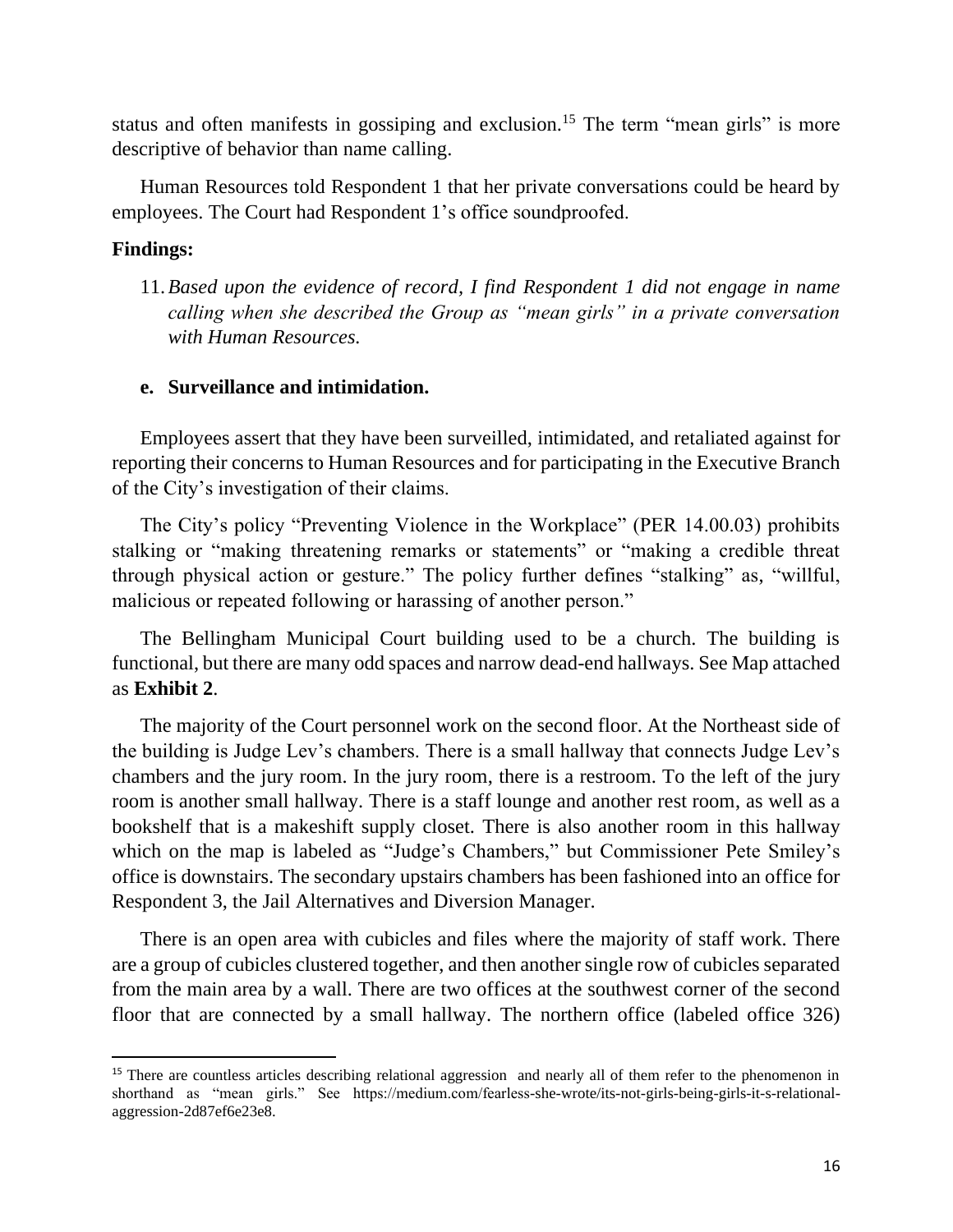belongs to Court Administrator Respondent 1. The office next to Respondent 1's office is a workroom with a printer. There is another single use restroom that opens to the common open area. There is also a courtroom on the second floor.

On the first floor, there is a second courtroom. Commissioner Pete Smiley's office is on the first floor. There is also a security screening area with an x-ray machine. Behind the screening area is an area referred to as the "cash cage." The cash cage is where employees take payments from the public. Commissioner Pete Smiley stated that as he moves about the building, he is often coming around blind corners and surprising someone.

Most of the public areas of the courthouse, as well as the parking areas, are monitored by video camera. Indoor public areas that are monitored by video include the cash cage, courtrooms, access hallways, and stairs. The cameras were not installed or positioned by the Court, but rather at the discretion of the Executive Branch of the City. None of these cameras observe personal/work cubicle areas occupied by Court Staff other than the "cash cage." None of these cameras have microphones nor does the operating application allow for zooming in on the employee's computer screens as the program automatically blocks out the computer screen image(s).

### **i. Respondent 3.**

The Group asserts that they were followed and intimidated by Respondent 3. Respondent 3 is former law enforcement. She has been trained to be observant, maintains eye contact, and speaks directly. The Group, as well as a Witness 12 and Witness 2, asserted that Respondent 3 served no security role within the Court and therefore her review of video or "patrols" of the courthouse had no legitimate purpose<sup>16</sup>.

However, the records reflect that Respondent 3 had assumed a role with regard to courthouse security for at least one year prior to the complaints. In 2019-2020, Respondent 3 conducted security audits and made numerous recommendations to improve upon Court security. Her 2019-2020 review materials set forth a number of security related tasks including installing more outdoor cameras, making sure the panic alarms were operable, creating security post orders, and improving courthouse doors. Respondent 3 also pointed out deficiencies in a long-tenured and well-liked Court security officer who had, among other things, allowed a knife into the courtroom. As a result, the security officer was removed from the courthouse security post. Several employees blamed Respondent 3 for his removal.

Respondent 3's office is located just outside the employee lunchroom. She does not work closely with other Court personnel, but states that when she leaves her office, it is

<sup>&</sup>lt;sup>16</sup> The majority of the complaints are that Respondent 3 was surveilling the Group in an effort to intimidate them, however, Witness 4 asserted that Respondent 3 surveillance was sexual harassment because Respondent 3 is gay.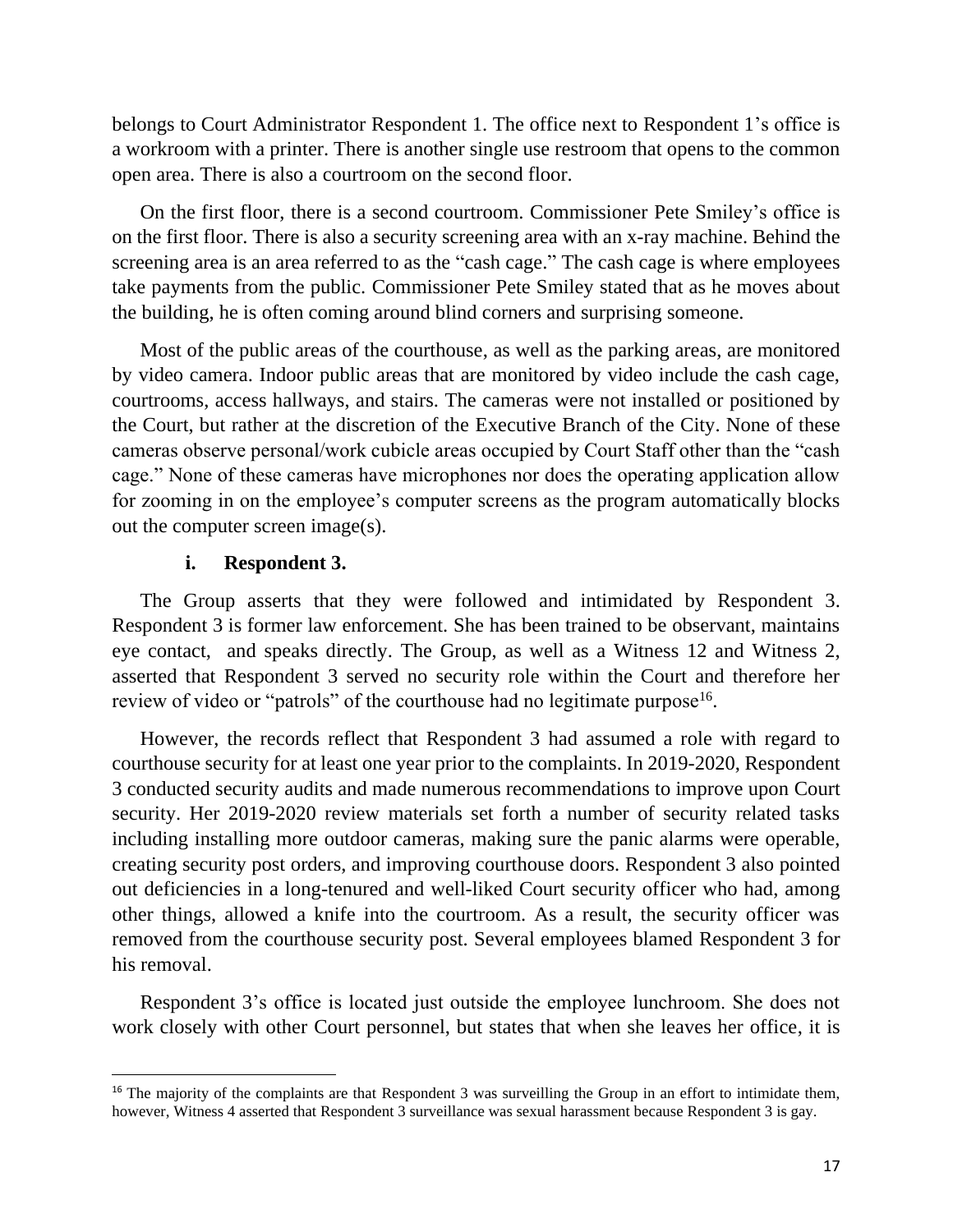typically to talk to Respondent 1 or Judge Lev, both who work on opposite sides of the building. Respondent 3 walks through and around the courthouse building and observes Judge Lev's car from the windows. Respondent 3 began regularly observing Judge Lev's car because there were several occasions where someone had attempted to tamper with or hide themselves near Judge Lev's car.

One employee reported, as an example of surveillance, that she was using the restroom in the jury room and came out and saw Respondent 3 in the jury room. The employee said that Respondent 3's presence was surprising because the jury room is in a part of the building far from Respondent 3's office. However, the restroom is actually in the jury room, and it is not a restroom often used by employees. The jury room is also not far from Respondent 3's office. Other than Judge Lev's chambers, Respondent 3's office is the closest to the jury room. Respondent 3 does not specifically recall the incident, but states that she was probably looking out the window to make sure that no one was near Judge Lev's car.

One employee cited as evidence of stalking that she went to the bathroom and Respondent 3 was already there. It is unclear how Respondent 3's presence in a room prior to the employee arriving is stalking. Furthermore, that employee did not explain to investigator Sarah Hale why he/she considered Respondent 3's presence in the bathroom before them to be stalking. Similarly, another employee asserted that when she went to the bathroom, that Respondent 3 would often be standing outside when she exited. The employee admitted that the bathroom she was using was directly across the hall from Respondent 3's office and that Respondent 3 may have had legitimate reasons to be there, but she still found it unsettling.

Witness 4, who worked for a time pre-COVID in the cash cage with Witness 6, stated that one time Respondent 3 came into the cash cage and stood behind them with her arms crossed. She stated that Respondent 3 was facing the customer windows. She stated that she did not think that Respondent 3's observation was part of any security duties or audit because that was not Respondent 3's job.

The Group stated that Respondent 3 made prolonged eye contact, would have her arms crossed, and said "good morning" aggressively. There are not any allegations of overt verbal or physical threats. Rather, employees state that they found her manner, as well as her presence in certain places, threatening.

Respondent 3 had access to the security camera feed on her computer in her office. The camera views, twelve to thirteen cameras, show up on her computer screen all at once with each camera appearing as a small square on the screen. Respondent 3 states that she has the cameras up on one of her monitors all of the time even though she is not actively monitoring them throughout the day.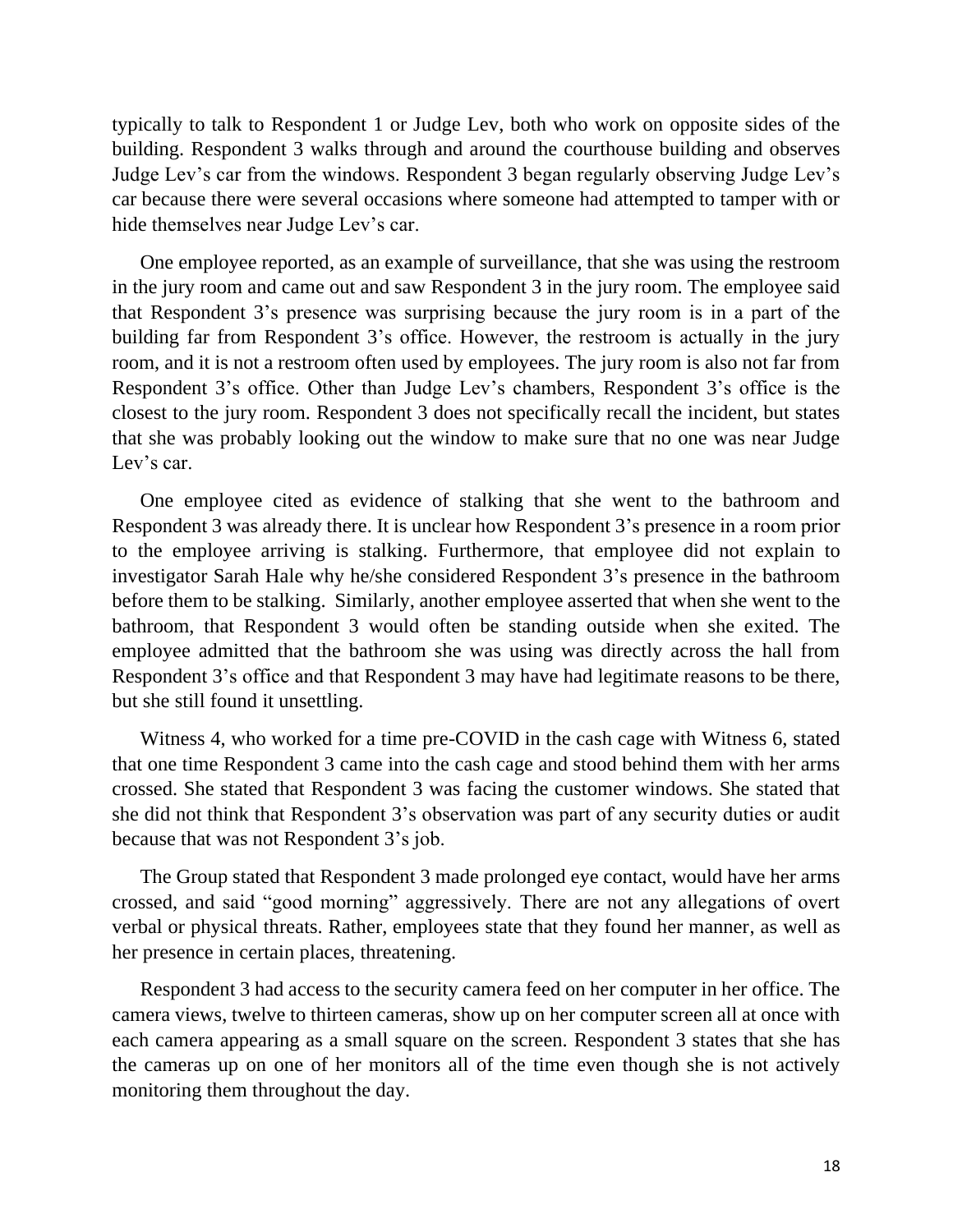, whose desk was in the open area but in a far corner away from other cubicles, also displayed the security cameras all of the time I left the Court in March of 2021. When Respondent 3 was placed on administrative leave by the Executive Branch of the City in May of 2021, her computer access was cut off. Respondent 3 was instructed by Judge Lev to come into work but could not access her computer. Instead, Respondent 3 accessed the cameras through  $\blacksquare$  computer. The computer was in the same spot as when  $\frac{1}{\sqrt{1-\frac{1}{\sqrt{1-\frac{1}{\sqrt{1-\frac{1}{\sqrt{1-\frac{1}{\sqrt{1-\frac{1}{\sqrt{1-\frac{1}{\sqrt{1-\frac{1}{\sqrt{1-\frac{1}{\sqrt{1-\frac{1}{\sqrt{1-\frac{1}{\sqrt{1-\frac{1}{\sqrt{1-\frac{1}{\sqrt{1-\frac{1}{\sqrt{1-\frac{1}{\sqrt{1-\frac{1}{\sqrt{1-\frac{1}{\sqrt{1-\frac{1}{\sqrt{1-\frac{1}{\sqrt{1-\frac{1}{\sqrt{1-\frac{1}{\sqrt{1-\frac{1}{\sqrt$ presence of the videos on the computer in a common area was a threat or a statement that they were being monitored. However, the evidence suggests that  $\blacksquare$ was used only because Respondent 3 had been denied access on her own computer.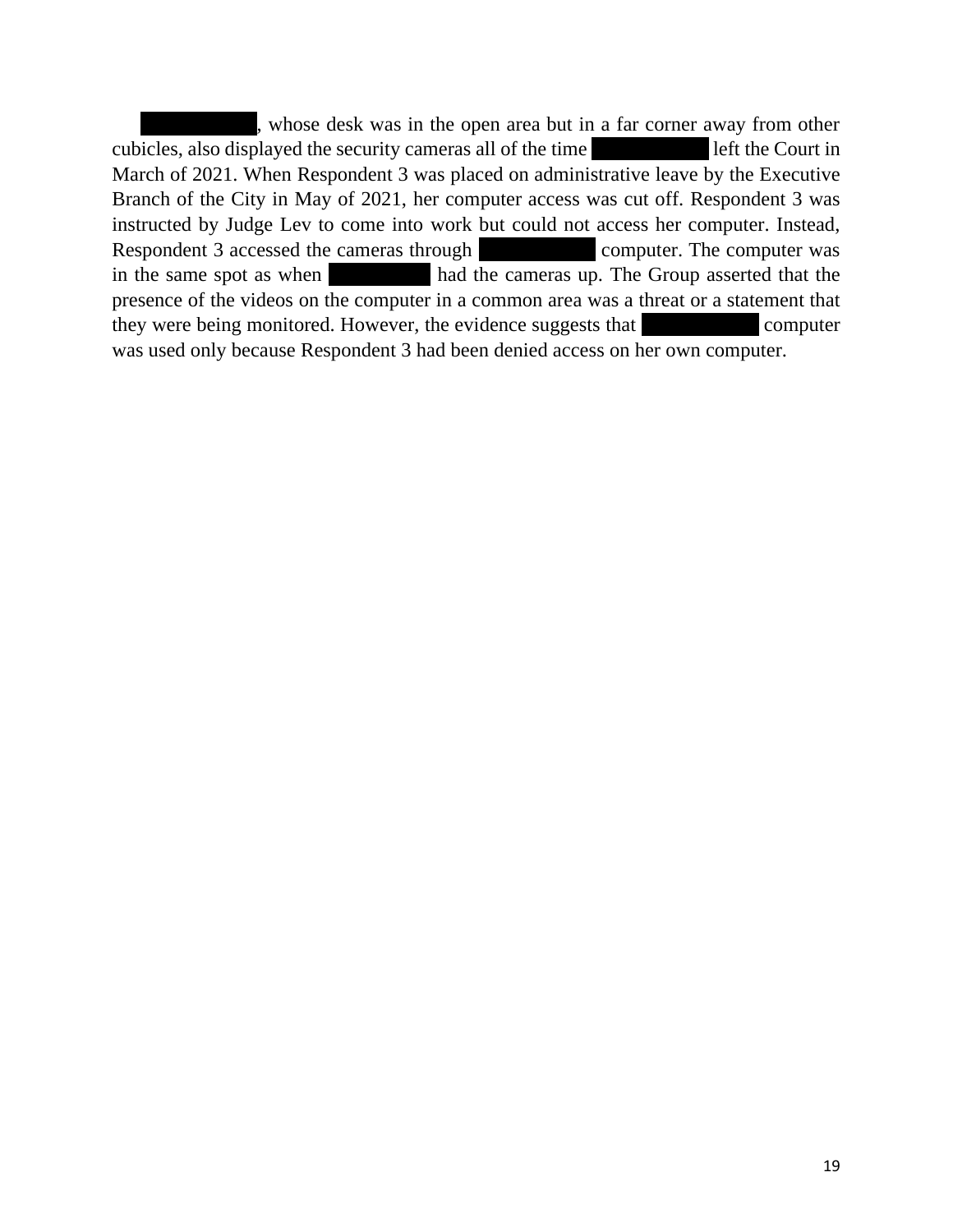Respondent 3 stated that she often reviews a recorded video:

- to determine how long the front door was left open and if anyone entered the building when it was unsecured
- to determine how long a vehicle has been in the parking lot or parked next to the courthouse
- to determine why the fire alarm panel was activated
- to review an act of vandalism
- to observe a suspicious item left outside the courthouse
- to observe a person camped near the building

Respondent 3 stated that the only way to observe the wall of windows in the lobby is to use the cash cage cameras.

Notably, the fact that Respondent 3 recorded video log of the municipal Court cash cage on December 28, 2020, was cited as proof that Respondent 3 was inappropriately surveilling the employees through video. However, the recorded log shows:

### *Recorded video viewed for camera 'Muni Court Cash Cage (Center)' from time 2020- Dec-28 08:23:38.396 AM to 2020-Dec-28 08:23:38.396 AM by INCOB\kmsmith.*

The review of recorded video was for less than a second. In addition, the video log is replete with entries that last less than a second or show logins by Respondent 3 in the middle of the night (she does not have remote access) or in the pre-dawn hours. Respondent 3 also noted that she had recalled reviewing the video logs on two different occasions that are not reflected in the log. On December 1, 2020, she reviewed the recorded log to determine who vandalized her car. On December 7, 2020, she reviewed the recorded log because had reported a suspicious person. Respondent 3 has retained the images she downloaded from the log in her security files for those dates. However, those dates do not show up in the video log provided by the City in the course of this investigation.

It is unclear if the logs are reflecting some sort of computer update or involuntary activity. For example, on December 7, 2020, the log shows that Respondent 3 logged out of the software at 15:59:54, and yet, without logging back in, reviewed recorded video of the cash cage at 16:10:10. Inquiry to the City IT department yielded no response. From the log, it also appears that other users are also regularly accessing the municipal Court video log, including the police, a user called "mccamera," and Witness 6.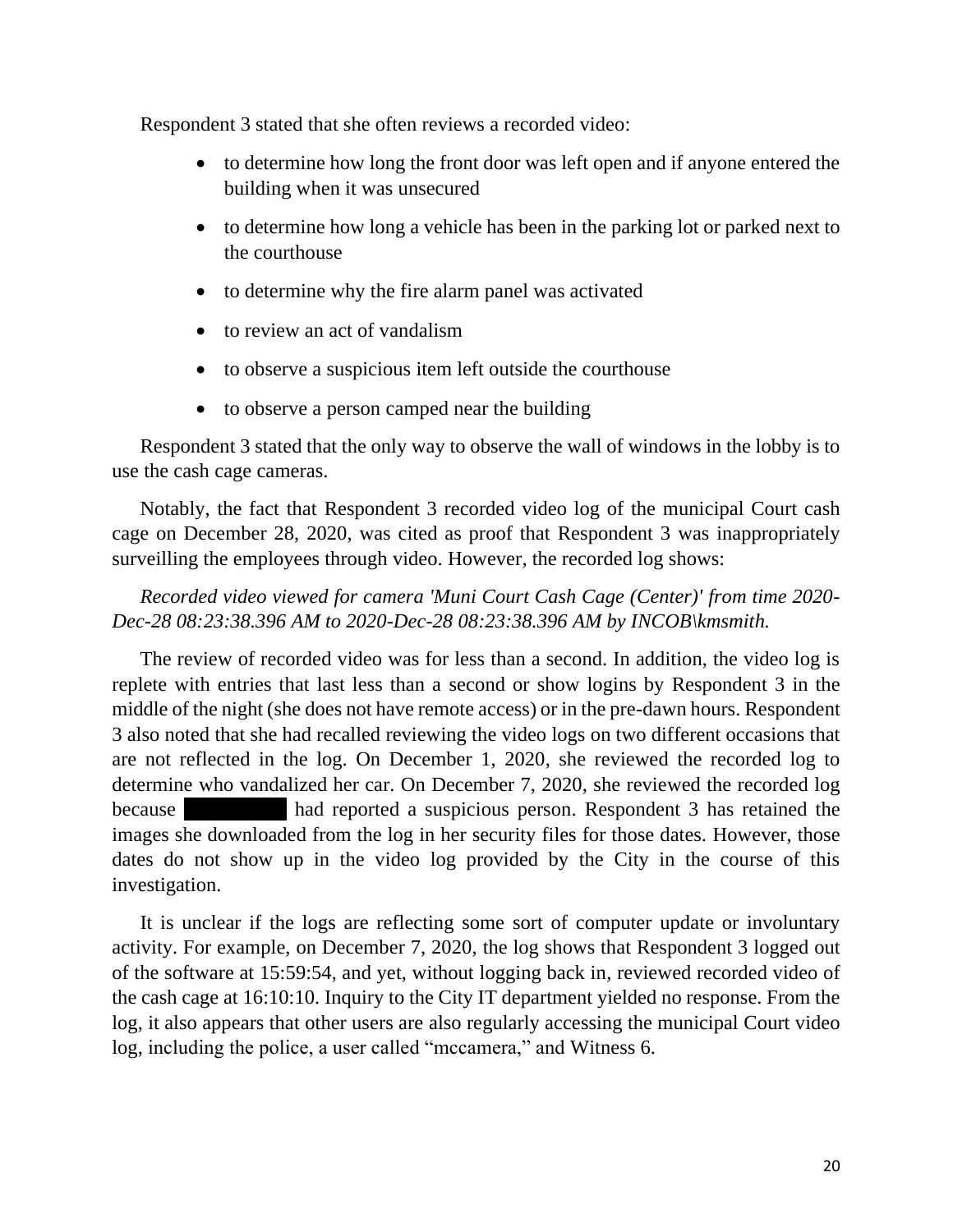The Group also asserted that Respondent 3 spoke of installing "nanny cams" in the employee breakroom. Witness 1 explained that someone had left a Coke in the freezer of the breakroom overnight and it froze and exploded leaving a mess in the freezer. Several employees were joking about who could have left the Coke in the freezer and wondered aloud how they would ever solve the "mystery." Respondent 3 joked that nanny cams in the breakroom would solve the mystery. People laughed; Witness 1, Respondent 2 and Witness 9 reported that the comment was part of a running joke.

### **Findings:**

- 12.*From the evidence of record, I cannot conclude that Respondent 3 stalked or surveilled the Group or violated the City's policy "Preventing Violence in the Workplace, (PER 14.00.03)*.
- 13.*From the evidence of record, I cannot conclude on a more probable than not basis that Respondent 3 crossing her arms, making sustained eye contact or saying "good morning" were "credible threat[s] through physical action or gesture" pursuant to City's policy "Preventing Violence in the Workplace, (PER 14.00.03)* .

### **ii. Respondent 2**

Employees similarly complained that supervisors Respondent 2 or Respondent 1 would surveil them, namely that they would appear in their work areas to check on them. There are no specific examples of surveillance by Respondent 1. One employee stated that Respondent 1 was always in her office and had no idea what the employees did.

Respondent 2 was a new manager. Members of the Group, including Witness 6, expressed a belief that she should not have received the Chief Deputy position. The Group stated to investigator Sarah Hale that they would whisper around Respondent 2 so that she would not overhear and interject herself into what they were doing. Witness 9, who had been employed by the Court for less than six weeks, stated that Respondent 2 appeared in the cash cage and surprised her. Respondent 2 and Witness 9 stated that Respondent 2 said, "Oh yes, I'm everywhere, watch out!" Witness 9 interpreted this as a threat. Respondent 2 stated that her statement was a joke.

Respondent 2 was a brand new manager in a newly created position. There were many relatively new employees and the Court was serving the public virtually which was a new experience for everyone. Respondent 2 stated that she often walked around to help and answer questions.

### **Findings**:

14.*From the evidence of record, I cannot conclude that Respondent 1 stalked or surveilled the Group or violated the City's policy "Preventing Violence in the*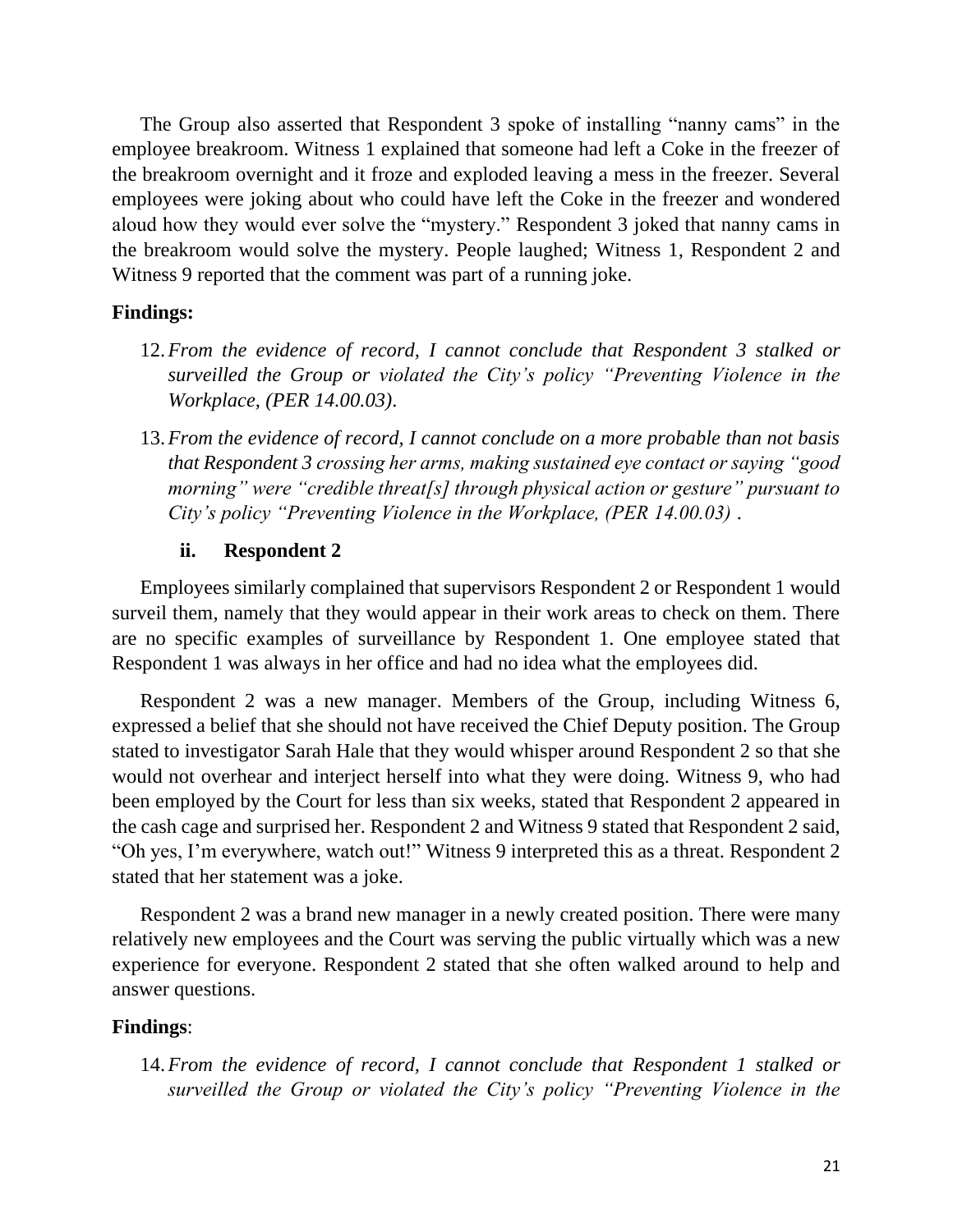*Workplace, (PER 14.00.03). I also cannot conclude that Respondent 1 subjected members of the Group to scrutiny because they engaged in protected activity.*

15.*From the evidence of record, I do not find that Respondent 2's rounds or the comment to Witness 9 constituted surveillance or intimidation under the City's policy "Preventing Violence in the Workplace, (PER 14.00.03). I also cannot conclude that Respondent 2 subjected members of the Group to scrutiny because they engaged in protected activity.*

### **4.** C**omments regarding religion**

The Group asserted that Respondent 1 had referred to Witness 8, Witness 3, and Witness 1 as, "good Christian girls." Witness 4 stated that she believed that she was singled out due to her religious belief; Witness 4 is atheist.

Witness 1 is openly Christian and states that it is a large part of her identity. Witness  $3$ 's husband works for a church<sup>17</sup>, and Witness 8 is also reportedly a woman of faith. Respondent 1 states that she did not identify the three women as "Christian," but admitted that she had commented that two of them, Witness 3 and Witness 1, have "a lot in common" referring to their faith. Witness 1 similarly stated that Respondent 1 did not refer to her as a "Good Christian girl" but did tell her that she and Witness 3 had a lot in common.

Witness 4 stated that her atheism is not something that she told Respondent 1 about. However, Respondent 1 brought her a greeting card intended for a colleague at the Court to sign, and then paused, noting that one of the cards referenced "Godspeed." Respondent 1 asked Witness 4 whether she was comfortable signing a card with the word "God" on it. Witness 4 said the card was fine with her but was offended as to why Respondent 1 would even ask such a question. Respondent 1 told her that someone told her that Witness 4 was offended by the word "faith." Witness 4 replied, "did **I** tell you?" Respondent 1 replied that someone told her that Witness 4 did not believe in God. Witness 4 replied, "I would not have told you that." Respondent 1 apologized. Based upon Respondent 1's admission and other evidence of record, I find that Respondent 1 did make comments about employees' faith.

Witness 4 also alleges that her atheism caused Respondent 1 to treat her differently and thwart her career advancement. As an example of discrimination, Witness 4 asserted that in October of 2020, Witness 1 received a promotion that Witness 4 thought she deserved. Witness 1 had ten years of experience, while Witness 4 only had two years of experience.

Witness 4 had applied for another position with the City and Respondent 1 was in the interview panel. Witness 4 stated that she had "never not gotten a job I applied for" so she believed that her unsuccessful application was Respondent 1's doing. According to

<sup>&</sup>lt;sup>17</sup> Respondent 1 reported that husband was a pastor. Witness 3 states that her husband is maintains the facilities.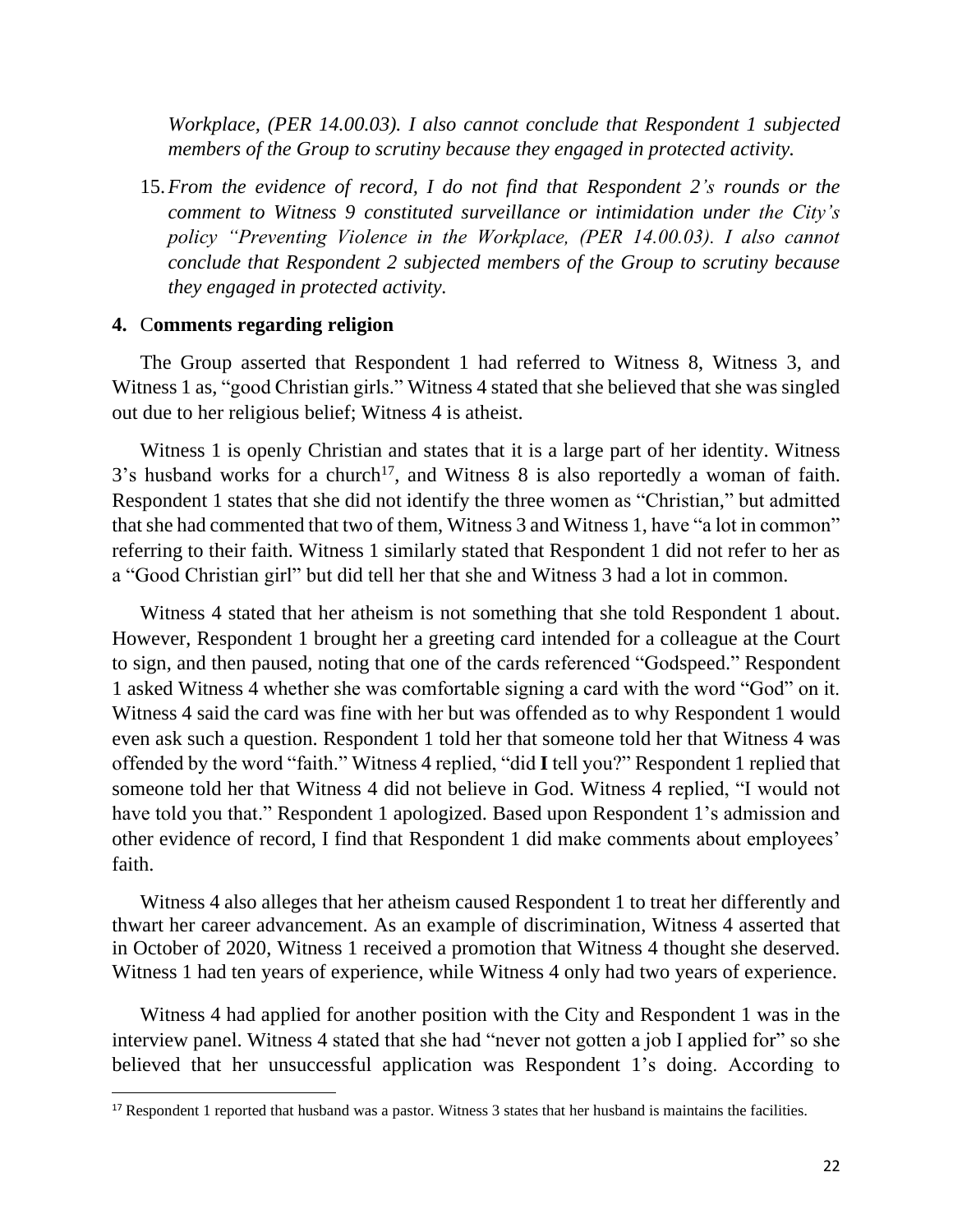Witness 9 from Human Resources, the initial process for that position was blind; in this blind process, Witness 4 was ranked near the bottom of the candidates. Witness 4 stated that during the interview portion, she performed poorly due to Respondent 1's presence. Witness 9 stated that Respondent 1 participated in the interview portion, but that Respondent 1 was professional and did not interfere in the process.

Witness 3 asserted that Witness 4 was passed over for Court clerking positions. Witness 3 had only been with the Court a short time and stated that Witness 4 commented that she had wanted to clerk in Court for years, but her requests to do so had been denied. Witness 3 stated that Witness 4 had asked Respondent 1 repeatedly for more and varied work experiences. However, Witness 3 also indicated Witness 4 was clerking in Court when she arrived. The record as discussed above reflects that the Court was short staffed, and as a result, staff was being called upon to serve in new roles.

### **Findings**:

- *16.Respondent 1 made comments regarding employee's religion or lack thereof.*
- *17.There is insufficient evidence to conclude that Respondent 1's comments created a hostile work environment or in any way had an impact upon Witness 4's work or opportunities for advancement. The fact that two of the three women were among the Group who complained about Respondent 1 undercuts the allegation that Respondent 1 favors Christian employees over other employees.*

### **5. Statements regarding age**

The Group also asserts that Respondent 1 made statements regarding age and discriminated against an employee on the basis of their age. Witness 6 stated that Respondent 1 has made inquiry about Witness 6's retirement plans and once made a remark to the effect that Witness 6 had a positive disposition while old employees were typically grumpy. Witness 6 stated that she is not a lead or manager because Respondent 1 doesn't like her.

Witness 6 was an employee with the Court for nearly fifteen years before Respondent 1 was hired. She did not become a lead or manager during that time. Respondent 1 states that Witness 6 never applied for a lead or manager position while she has been the Court Administrator.

# **Findings:**

18.*There is insufficient evidence to conclude that Witness 6 was discriminated against on the basis of age or that she suffered a hostile work environment due to her age.*

### **6. Disclosure of private medical information**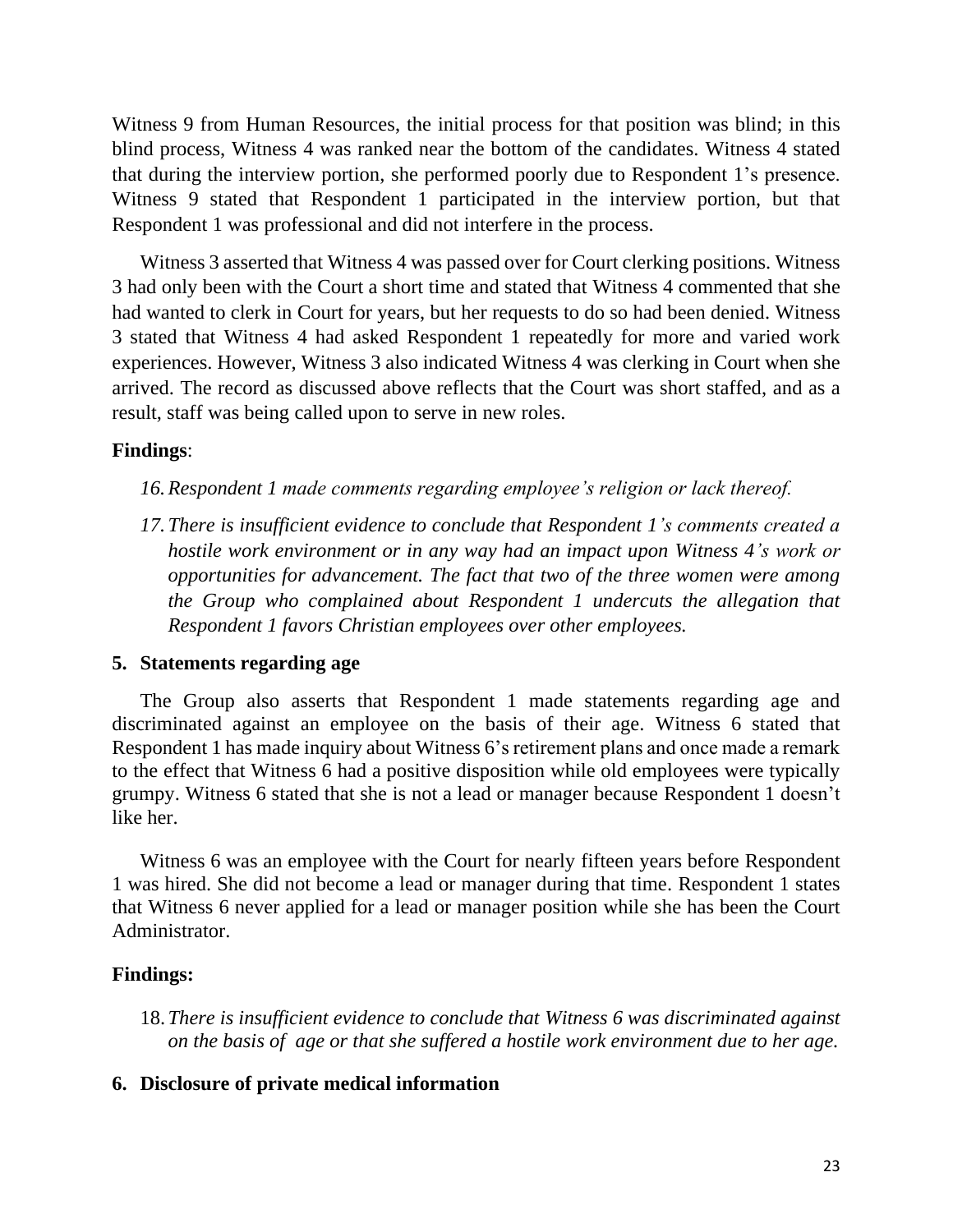The Group asserts that Respondent 1 disclosed their private medical information to staff and third parties. On September 23, 2019, the  $\blacksquare$ , sent Witness 7 an e-mail asking if Witness 7 could provide feedback on a report that was still in draft form, but needed to be finalized. Respondent 1 was copied on the e-mail, and in a "reply all" response that included Witness 7 and four other people stated, "XXXX [Witness 7] shattered her ankle while on vacation and may not be back for a while." She offered to answer questions regarding the report. Witness 7 did not give permission to disclose her medical information.

Another instance where Respondent 1 is alleged to have disclosed confidential medical information, the fact that a different staff member was absent because of a urinary tract infection ("UTI"), could not be verified.

### **Findings:**

19.*I find that Respondent 1 did disclose medical information about Witness 7's broken ankle.* 

### **7. Disparaging remarks about Witness 6**

Newly hired employees assert that during their interview process and in the early days of their employment with the Court, they were told that there is a problem with gossip "downstairs" or that there was someone who liked "drama" downstairs and that it should be avoided. Witness 6 has worked for the Court for 23 years and works downstairs. Through investigator Sarah Hales' interview notes, it appears that members of the Group stated that Respondent 1 was vague and did not name Witness 6; however, the Group was fairly certain that Respondent 1 was referring to Witness 6.

Witness 6 is a Guild member, and at one point, served as the shop steward. The Group asserts that Respondent 1 was attempting to steer them away from Witness 6 due to her union involvement and perhaps also steer them away from a conduit to union rights and process. Employees also assert that Respondent 1 talked disparagingly about the Guild because she said that the Court could no longer have lunch staff meetings due to the Guild.

The Court stopped having lunch time staff meetings in approximately 2017 because the Guild successfully asserted that the meetings interfered with employees' lunch breaks as set forth in the collective bargaining agreement.<sup>18</sup> Respondent 1, who herself was once a shop steward, says that after that time, she was cautious about adhering to the requirements of the collective bargaining agreement.

<sup>&</sup>lt;sup>18</sup> The Guild's Collective Bargaining Agreement superseded WAC 296-126-092, the applicable meal and rest break regulation.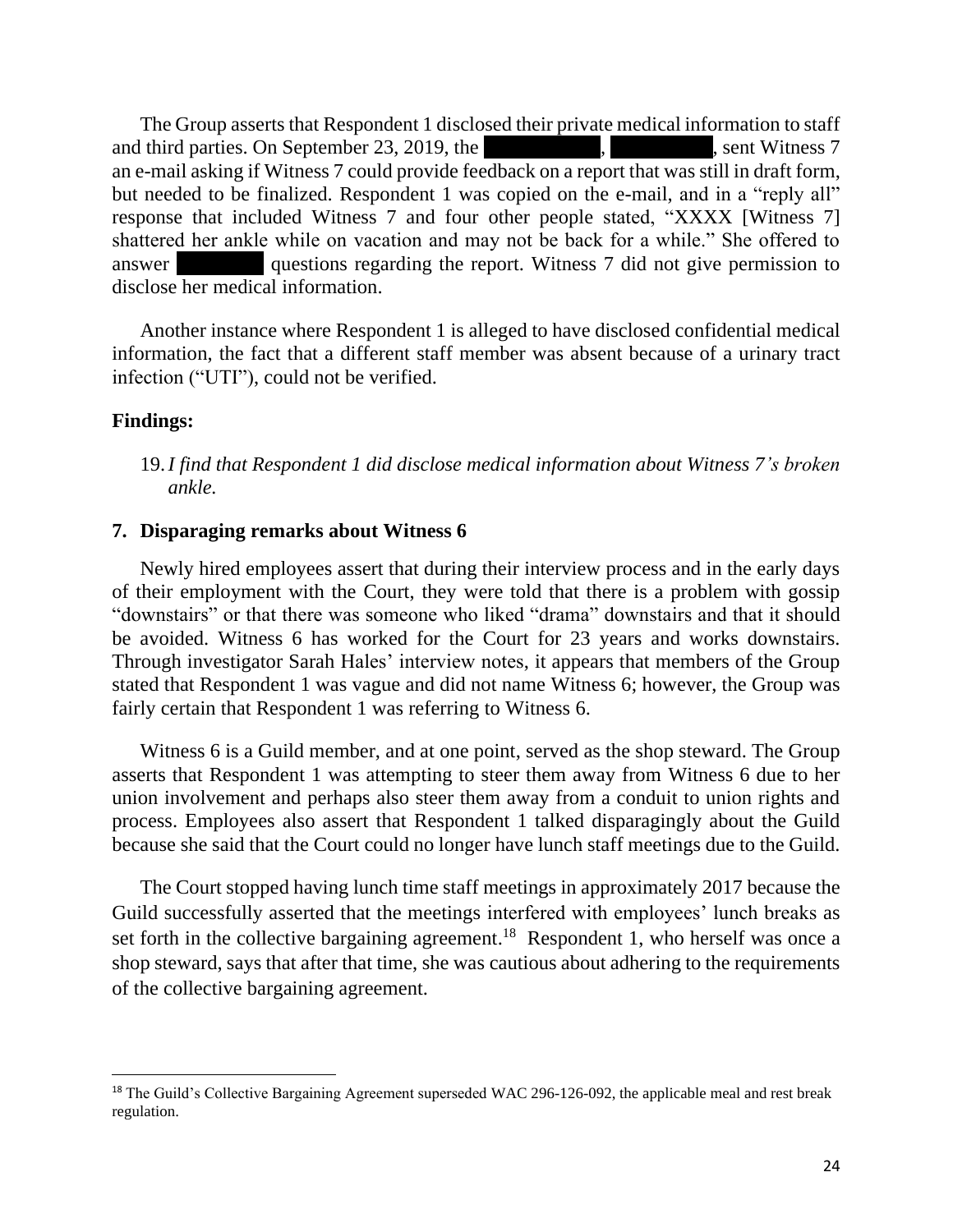According to Commissioner Pete Smiley, who is largely uninvolved in the disputes set forth in this report, states that due to her more than twenty-year tenure, Witness 6 had a great number of ideas about how the Court should be run and was not afraid to voice her opinion. He acknowledged that she had some very good ideas. However, investigator Sarah Hale's interview notes of Witness 6 and from other members of the Group also reflect that Witness 6 was of the opinion that Witness 7, rather than Respondent 2, should have received the Chief Deputy position. Witness 6 was also of the opinion that Respondent 1 did not have the knowledge or mental capacity to fulfill her position, and she was of the opinion that Witness 1 made more mistakes than others and should not have been promoted into a lead position. In voicing these opinions, Witness 6 undermined the authority of Respondent 1, Respondent 2, and Witness 1, and engaged in what could be characterized as "gossip" or "drama."

### **Findings:**

*20.The evidence of record is insufficient to conclude that Respondent 1's warnings against gossip or drama which alluded to Witness 6 was related to her union affiliation or an attempt to dissuade union participation.* 

#### **8. Comments regarding Witness 4's departure.**

On approximately May 13th, 2021, Witness 4's last day, Witness 4 asserts that she stopped by Respondent 3's office to tell her that it was her last day. Witness 4 states that Respondent 3 said, "Good. Bye." Respondent 3 recalls that instead she did not know what to say, and that her default is to say, "Cool."<sup>19</sup> No one else heard this conversation.

Respondent 3's comment to Witness 4 is ambiguous. Moreover, it was Witness 4's last day of employment. Respondent 3 is not Witness 4's supervisor and performed wholly separate job duties. It does not appear that Witness 4 suffered any adverse employment action as a result of Respondent 3's comment.

Witness 3 stated that the day after Witness 4 left, she had commented that she was "sad that [Witness 4] was gone." Witness 3 asserts that Respondent 2 responded, "Well, I am glad to have the tattletale gone." Respondent 2 stated that she actually stated that she was "glad to have the tattle-telling stop." Respondent 2 explained that she considered Witness 4 to make unnecessary reports about colleagues' conduct; frequently reporting to her when a co-worker had done something wrong without naming the co-worker. For example, Respondent 2 stated that Witness 4 would state, "Just so you know, someone didn't log out" or "Thought you'd want to know, someone left the Court lights on." Witness 3 stated that she and several others heard Respondent 2's comment.

<sup>19</sup> Respondent 3, in fact, reverted to this default language several times during the course of our interview.